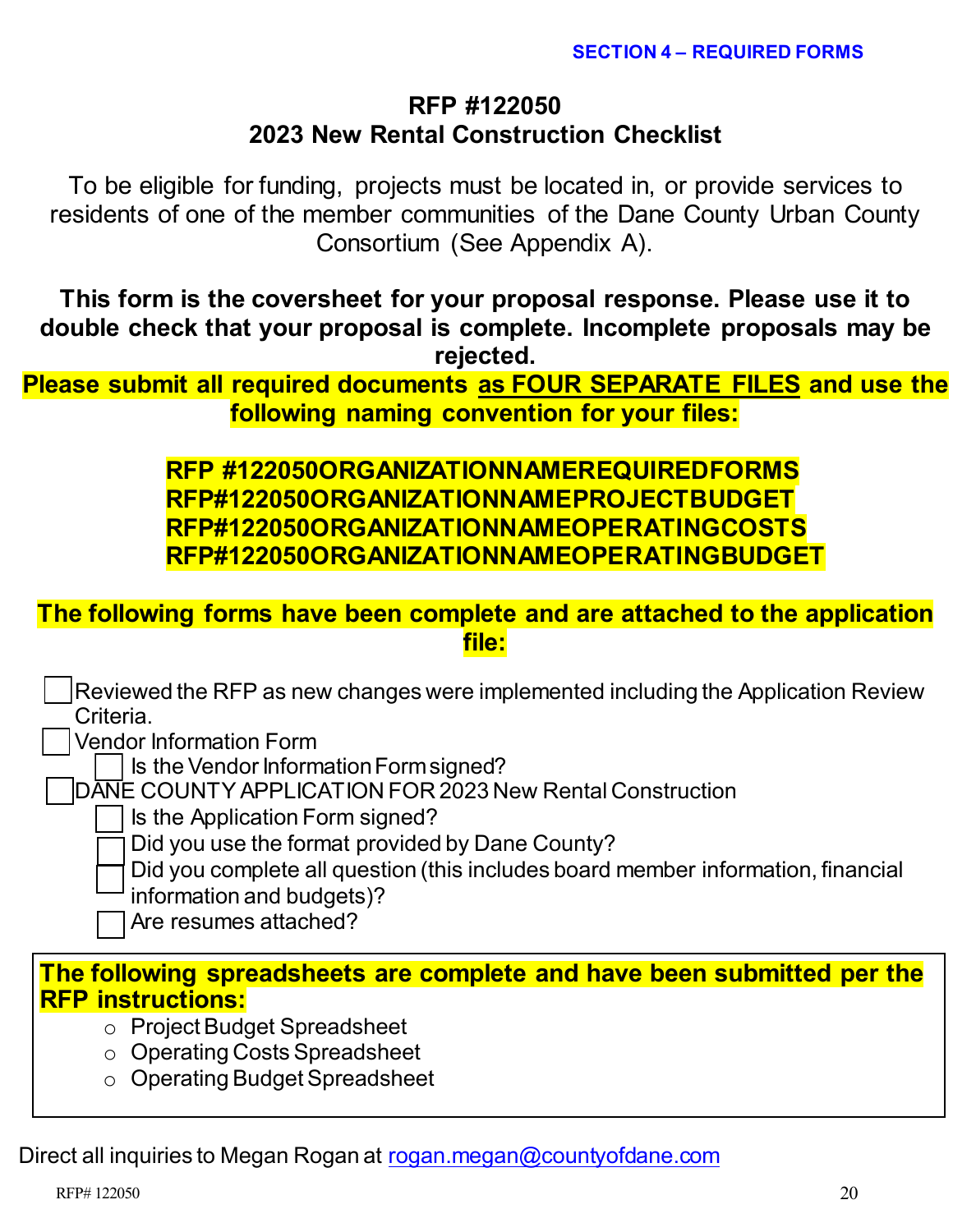### **VENDOR INFORMATION**

#### **VENDOR NAME:**

| Vendor Information (address below will be used to confirm Local Vendor Preference) |                  |  |
|------------------------------------------------------------------------------------|------------------|--|
| <b>Address</b>                                                                     |                  |  |
| City                                                                               | County           |  |
| <b>State</b>                                                                       | $\mathbf{Zip}+4$ |  |
| <b>Vendor Rep. Name</b>                                                            | <b>Telephone</b> |  |
| <b>Title</b>                                                                       |                  |  |
| <b>Email</b>                                                                       |                  |  |
| Dane County Vendor#                                                                |                  |  |

**Local Vendor Preference Does Not Apply To This Bid** *(Reference General Guidelines #1.6)*

**Local Content Vendor Preference Does Not Apply To This Bid** *(Reference General Guidelines #1.7)*

#### **Fair Labor Practice Certification** *(Reference General Guidelines #1.9)*

 Vendor has not been found by the National Labor Relations Board ("NLRB") or the Wisconsin Employment Relations Commission ("WERC") to have violated any statute or regulation regarding labor standards or relations in the seven years prior to the date this bid submission is signed.

 $\square$  Vendor has been found by the National Labor Relations Board ("NLRB") or the Wisconsin Employment Relations Commission ("WERC") to have violated any statute or regulation regarding labor standards or relations in the seven years prior to the date this bid submission is signed.

| Addenda – we here by acknowledge receipt, review and use of the following addenda, if applicable. |                                       |                                       |  |             |
|---------------------------------------------------------------------------------------------------|---------------------------------------|---------------------------------------|--|-------------|
|                                                                                                   | $\Box$ Addendum #1 $\Box$ Addendum #2 | $\Box$ Addendum #3 $\Box$ Addendum #4 |  | $\Box$ None |

#### **Signature Affidavit**

In signing this bid, we certify that we have not, either directly or indirectly, entered into any agreement or participated in any collusion or otherwise taken any action in restraint of free competition; that no attempt has been made to induce any other person or firm to submit or not to submit a bid; that this bid has been independently arrived at without collusion with any other bidder, competitor or potential competitor; that this bid has not been knowingly disclosed prior to the opening of bids to any other bidder or competitor; that the above statement is accurate under penalty of perjury.

The undersigned, submitting this bid, hereby agrees with all the terms, conditions, and specifications required by the County in this Request for Bid, and declares that the attached bid and pricing are in conformity therewith.

**Signature:** \_\_\_\_\_\_\_\_\_\_\_\_\_\_\_\_\_\_\_\_\_\_\_\_\_\_\_\_\_ **Title:** \_\_\_\_\_\_\_\_\_\_\_\_\_\_\_\_\_\_\_\_\_

**Printed Name:** \_\_\_\_\_\_\_\_\_\_\_\_\_\_\_\_\_\_\_\_\_\_\_\_\_\_ **Date:** \_\_\_\_\_\_\_\_\_\_\_\_\_\_\_\_\_\_\_\_\_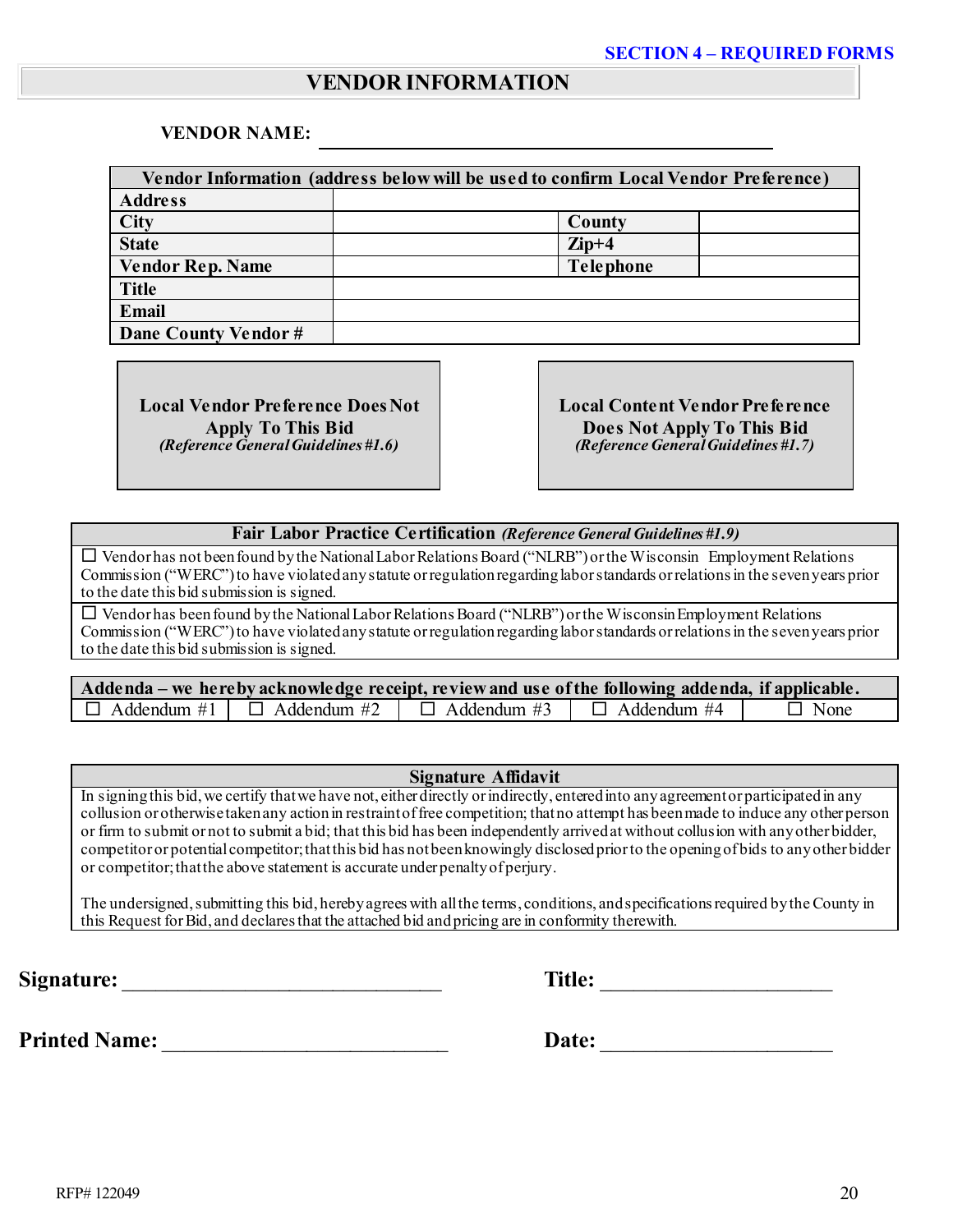# **DANE COUNTY APPLICATION FOR 2023 HOME FUNDS: NEW RENTAL CONSTRUCTION**

| <b>APPLICATION SUMMARY</b>                                                                |                                                               |
|-------------------------------------------------------------------------------------------|---------------------------------------------------------------|
| <b>ORGANIZATION</b><br><b>NAME</b>                                                        |                                                               |
| <b>MAILING ADDRESS</b><br>If P.O. Box, include<br><b>Street Address on</b><br>second line |                                                               |
| <b>TELEPHONE</b>                                                                          | <b>LEGAL STATUS</b>                                           |
| <b>FAX NUMBER</b>                                                                         | $\Box$ Municipality                                           |
| <b>NAME CHIEF ADMIN/</b><br><b>CONTACT</b>                                                | $\Box$ Private, Non-Profit<br>$\Box$ Private, For Profit      |
| <b>INTERNET WEBSITE</b><br>(if applicable)                                                | $\Box$ Other: LLC, LLP, Sole Proprietor<br>Federal EIN: Value |
| <b>E-MAIL ADDRESS</b>                                                                     | Unique Entity Identification Number:                          |

#### **PROJECT NAME:** Please list the project for which you are applying.

| <b>PROJECT NAME</b> | <b>PROJECT</b><br><b>CONTACT PERSON</b> | <b>PHONE</b><br><b>NUMBER</b> | <b>E-MAIL</b> |
|---------------------|-----------------------------------------|-------------------------------|---------------|
|                     |                                         |                               |               |

#### **FUNDS REQUESTED:** Please list the amount and source of funding for which you are applying.

| TOTAL PROJECT COST | AMOUNT OF CDBG<br><b>FUNDS REQUESTS</b> | PERCENT OF CDBG FUNDS<br>TO TOTAL PROJECT<br>COST |
|--------------------|-----------------------------------------|---------------------------------------------------|
|                    |                                         |                                                   |

Signature of Chief Elected Official/Organization **Head** 

**Title** 

#### Printed Name Date

**Failure to sign this form may result in the application to be ineligible for funding and may not be scored.**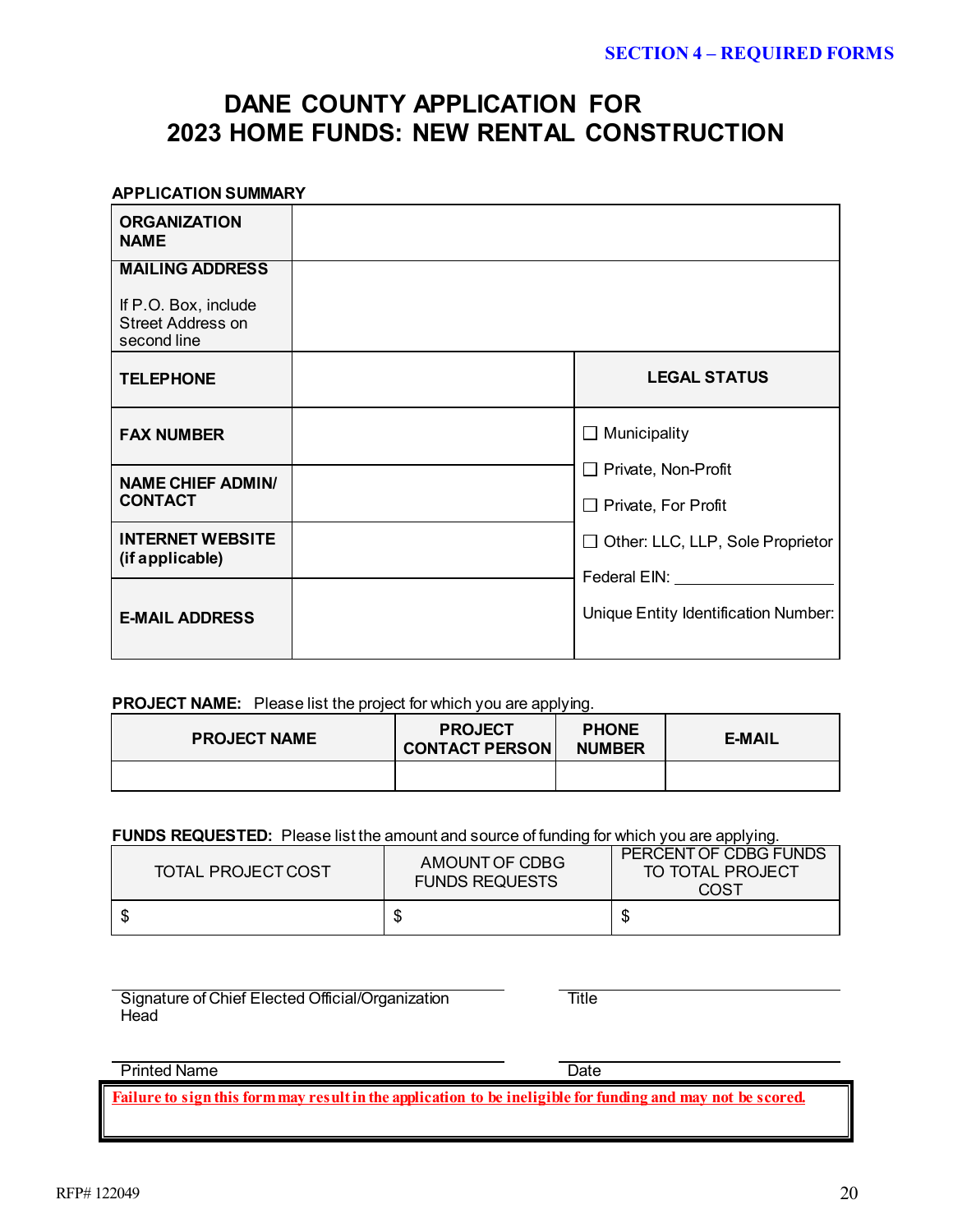**NOTE**: If a LHITC Application has been submitted to WHEDA for this project, the Proposer should attach a completed copy of the WHEDA application to this application packet. The Proposer will then only need to respond to the asterisked (\*) items on this application.

#### **NEED AND JUSTIFICATION**

A. **PROJECT NAME AND LOCATION:** Indicate the name, address, and census tract where the project will be located. Attach maps to the application indicating the location of the proposed project.

| Project Name:           |  |
|-------------------------|--|
| <b>Project Address:</b> |  |
| City, State, Zip:       |  |
| Census Tract:           |  |

- B. **JURISDICTION:** Indicate the name of the jurisdiction where the project will be located, i.e., City, Town, or Village.
- C. **\*PROJECT NEED:** In the space below, provide a brief description of the need(s) or problem(s) that will be addressed by this project.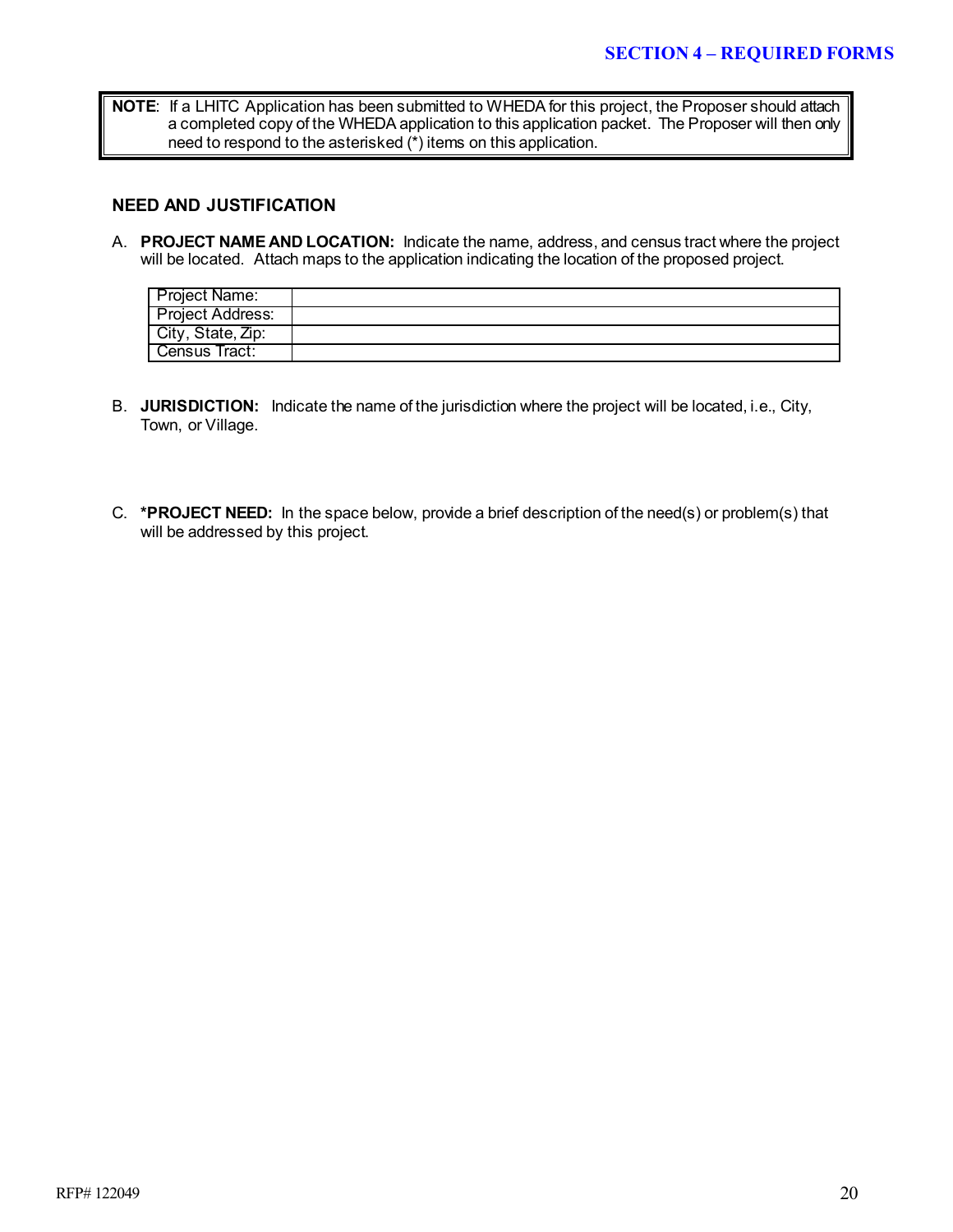#### **PROJECT DESCRIPTION**

D. **OWNERSHIP ENTITY:** Indicate the name(s) and contact information for the Owner/Taxpayer of the Project that will be constructed. List all general partners, members, and principals. Attach additional sheets if necessary.

| Owner Name:                       |  |
|-----------------------------------|--|
| Address:                          |  |
| City, State, Zip:                 |  |
| Federal Tax ID Number:            |  |
| Entity Type:                      |  |
| <b>Entity Status:</b>             |  |
| <b>Primary Contact Person and</b> |  |
| Title:                            |  |
| Telephone:                        |  |
| Alternative Phone:                |  |
| Fax:                              |  |
| <b>Email Address:</b>             |  |
| % of Ownership                    |  |

| <b>Owner Name:</b>                |  |
|-----------------------------------|--|
| Address:                          |  |
| City, State, Zip:                 |  |
| Federal Tax ID Number:            |  |
| <b>Entity Type:</b>               |  |
| <b>Entity Status:</b>             |  |
| <b>Primary Contact Person and</b> |  |
| Title:                            |  |
| Telephone:                        |  |
| Alternative Phone:                |  |
| Fax:                              |  |
| Email Address:                    |  |
| % of Ownership                    |  |

#### E. **\*TAXES/JUDGMENTS:**

1. Are there any unsatisfied judgments against the applicant/property owner, its principals or any related party?



2. Has any party related to this application been party to any litigation, including real estate foreclosure or bankruptcy within the past seven (7) year?

| ÷ |
|---|
|   |

3. Are there any unpaid property taxes on the subject property?

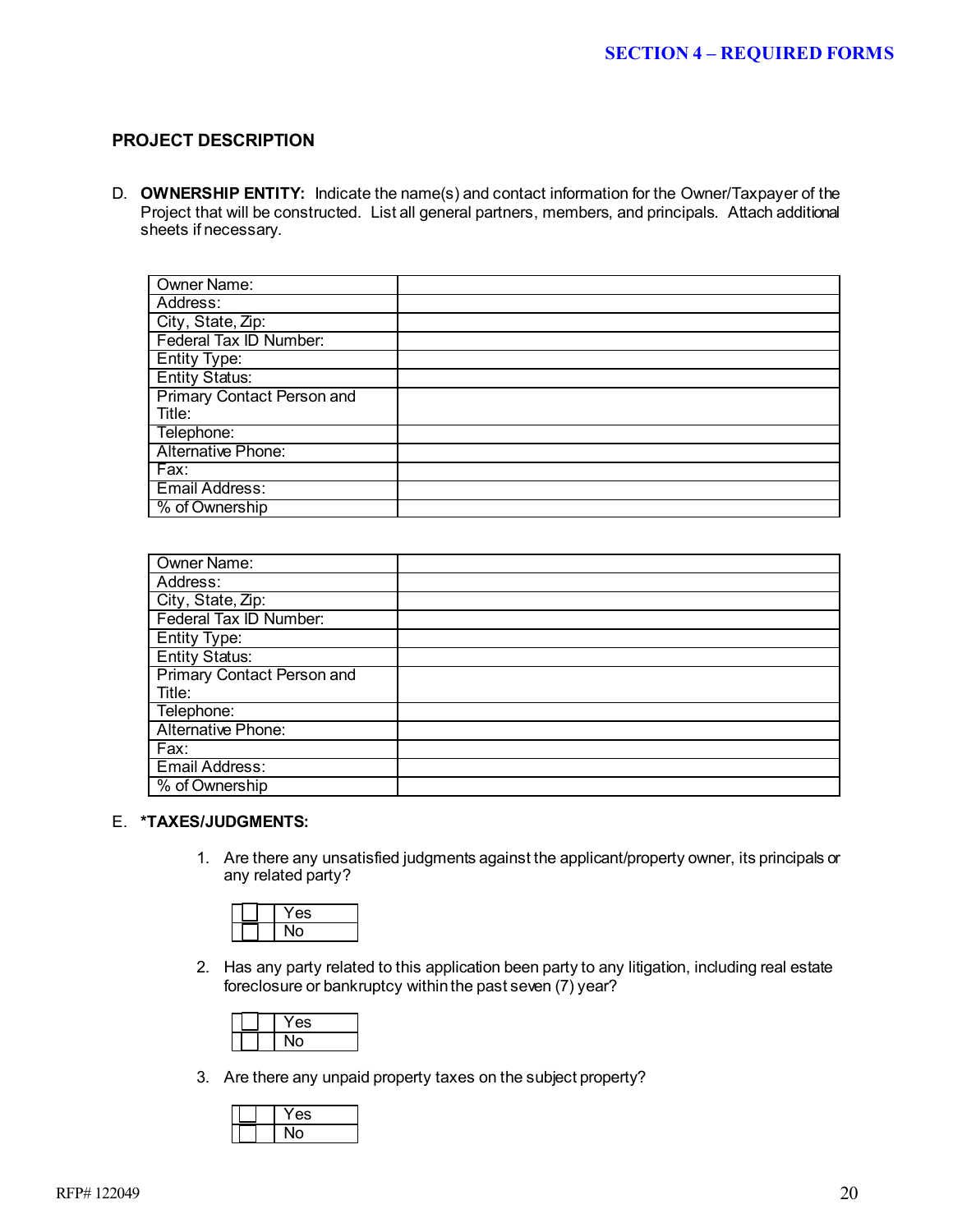Use the following space to explain any "Yes" answers to the preceding three questions. Attach additional documentation as necessary.

F. **\*COMMUNITY HOUSING DEVELOPMENT ORGANIZATION (CHDO)**. If applying for set-aside funds for a CHDO, please indicate if your organization is currently certified as a CHDO and by whom. If interested in being considered for CHDO funds from Dane County, the CHDO certification packets for Dane County must be submitted prior to or in conjunction with this application.

| No, not currently certified and not applying for CHDO funds.                      |
|-----------------------------------------------------------------------------------|
| Want to be considered for CHDO funds and will submit materials for certification. |
| Yes, currently certified by Dane County.                                          |
| Yes, currently certified by another entity:                                       |

G. **PROJECT DESCRIPTION:** Provide a detailed description of the project.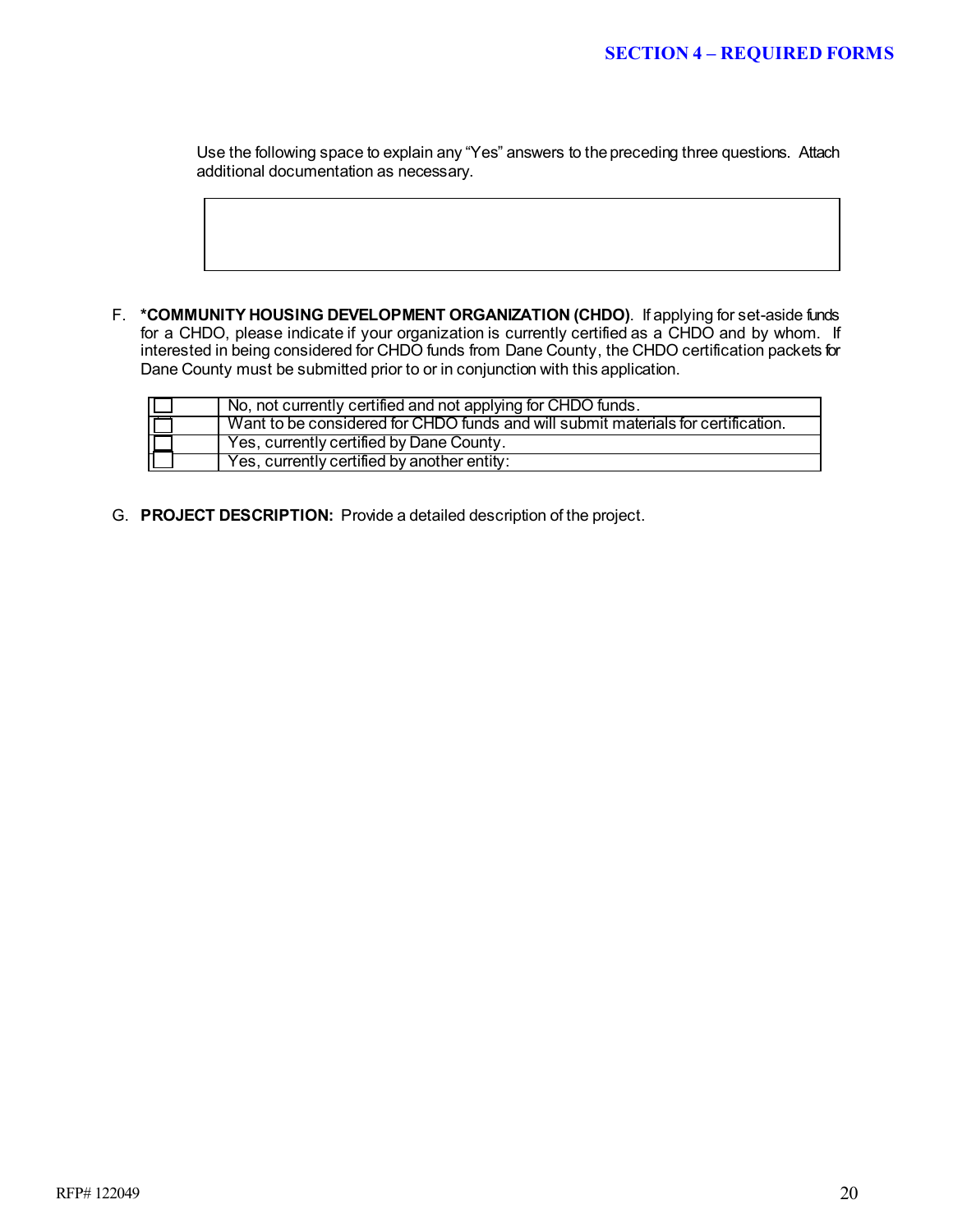H. **SITE DESCRIPTION:** Provide a description of the site where the project will be located. Provide information on the size, exposure, and contour.

I. **LEGAL DESCRIPTION OF THE PROPERTY:** In the space below, provide a legal description of the property.

J. **ZONING:** Provide the current zoning classification of the site and describe any changes in zoning, variances, special or conditional use permits, or other items are needed to develop this proposal.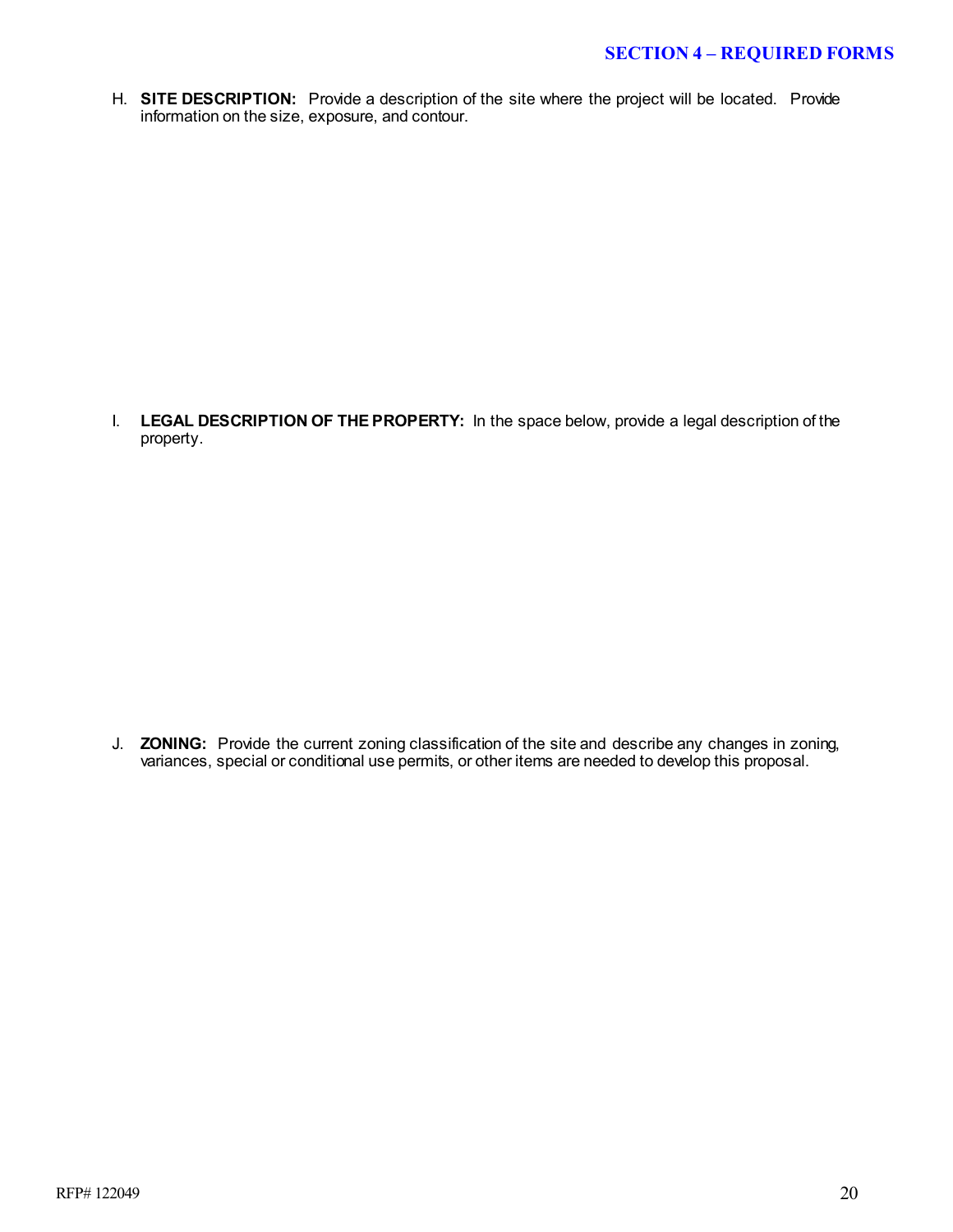K. **ENVIRONMENTAL:** In the space below, describe the historical uses of the site and any existing conditions of environmental significance located on the project site.

#### L. **SITE CONTROL:**

Does the owner have fee simple ownership of the property?

If yes, indicate the purchase date and purchase price:

| Purchase Date:    |  |
|-------------------|--|
| - Purchase Price: |  |

If no, indicate the current expiration date of the option/contract to purchase and purchase price.

| Purchase Date:  |  |
|-----------------|--|
| Purchase Price: |  |

M. **SITE UTILITIES:** Identify the utilities and services currently available for this site. Indicate the type of modifications that will be needed to accommodate the proposed project.

|                       | Accommodations Needed |
|-----------------------|-----------------------|
| Electric              |                       |
| Gas                   |                       |
| <b>Sanitary Sewer</b> |                       |
| Storm Sewer           |                       |
| Water                 |                       |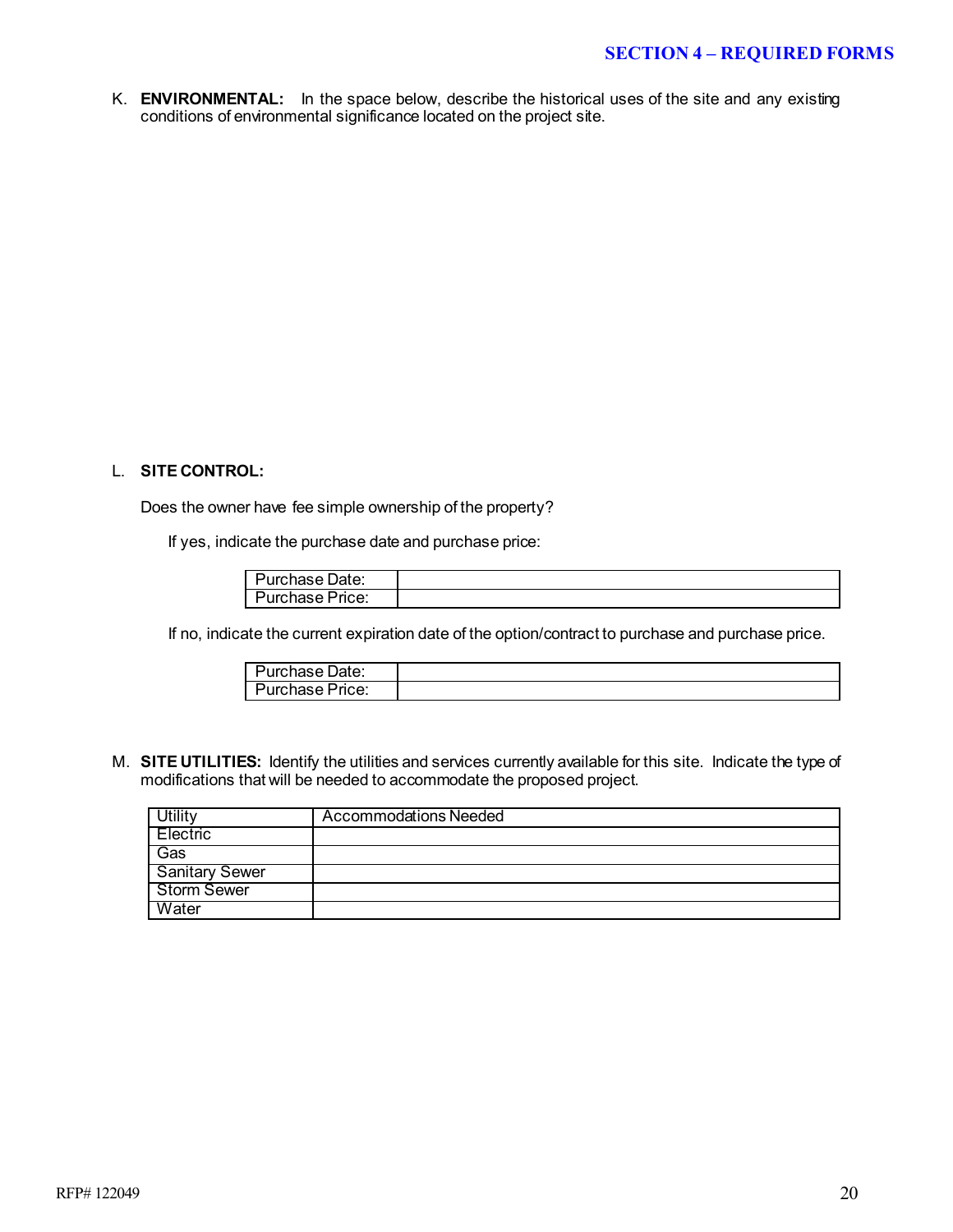### **SECTION 4 – REQUIRED FORMS**

N. **EXISTING STRUCTURES:** Identify the existing buildings on the site, noting which are occupied.

O. **DEMOLITION:** Describe the planned demolition of any buildings on the site.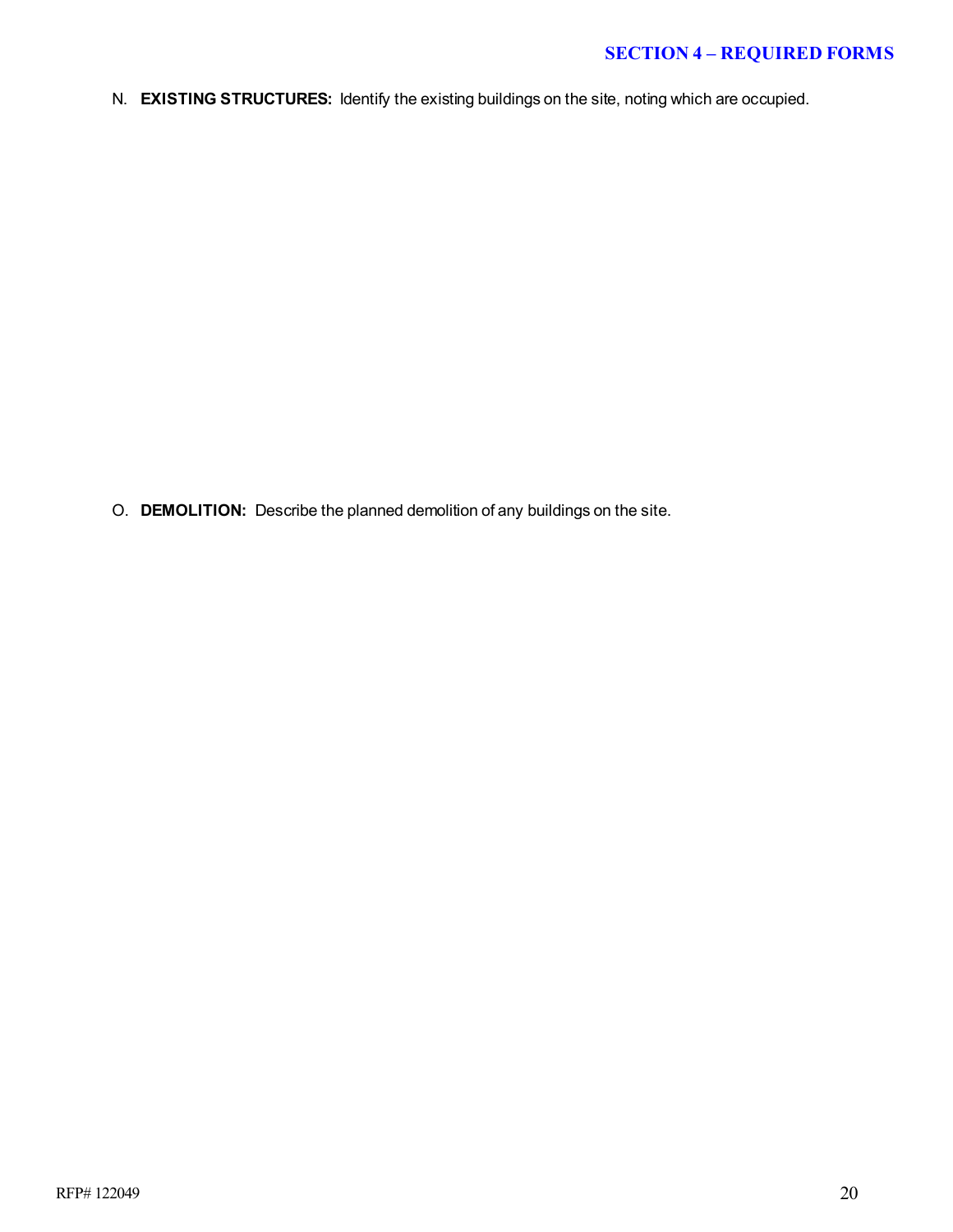#### **SECTION 4 – REQUIRED FORMS**

P. \*RELOCATION: Describe the relocation plans and assistance for any tenants that will be temporarily or permanently displaced. Will this project involve the displacement of families, households, partnerships, businesses, etc. from their homes or businesses? If yes, describe the notices and assistance your organization expects to provide and the amount of funds allocated to do so.

Q. **\*NEIGHORHOOD CONDITIONS:** Describe the neighborhood in which the project will be located noting any conditions that may be detrimental to family life, substandard dwellings in the area, or other undesirable conditions. If the neighborhood is undergoing a revitalization, describe how this project will facilitate this redevelopment.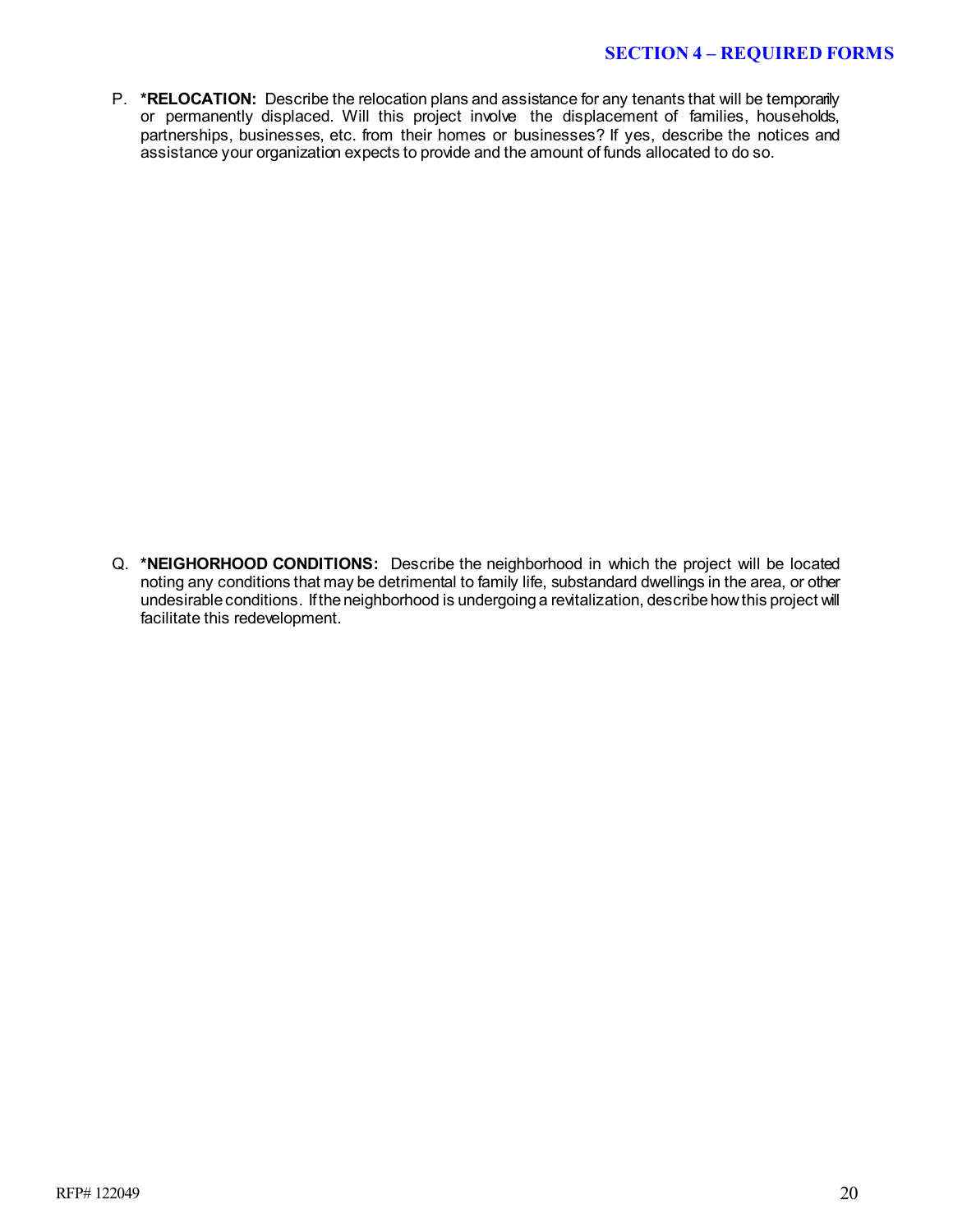R. **\*NEIGHBORHOOD AMENITIES:** Describe the neighborhood in which the project will be located noting access to social, recreational, educational, commercial, and health facilities and services and other municipal facilities and services.

S. **\*TRANSPORTATION:** Identify the travel time and cost via public transportation or public automobile from the neighborhood to places of employment providing a range of jobs for lower-income workers.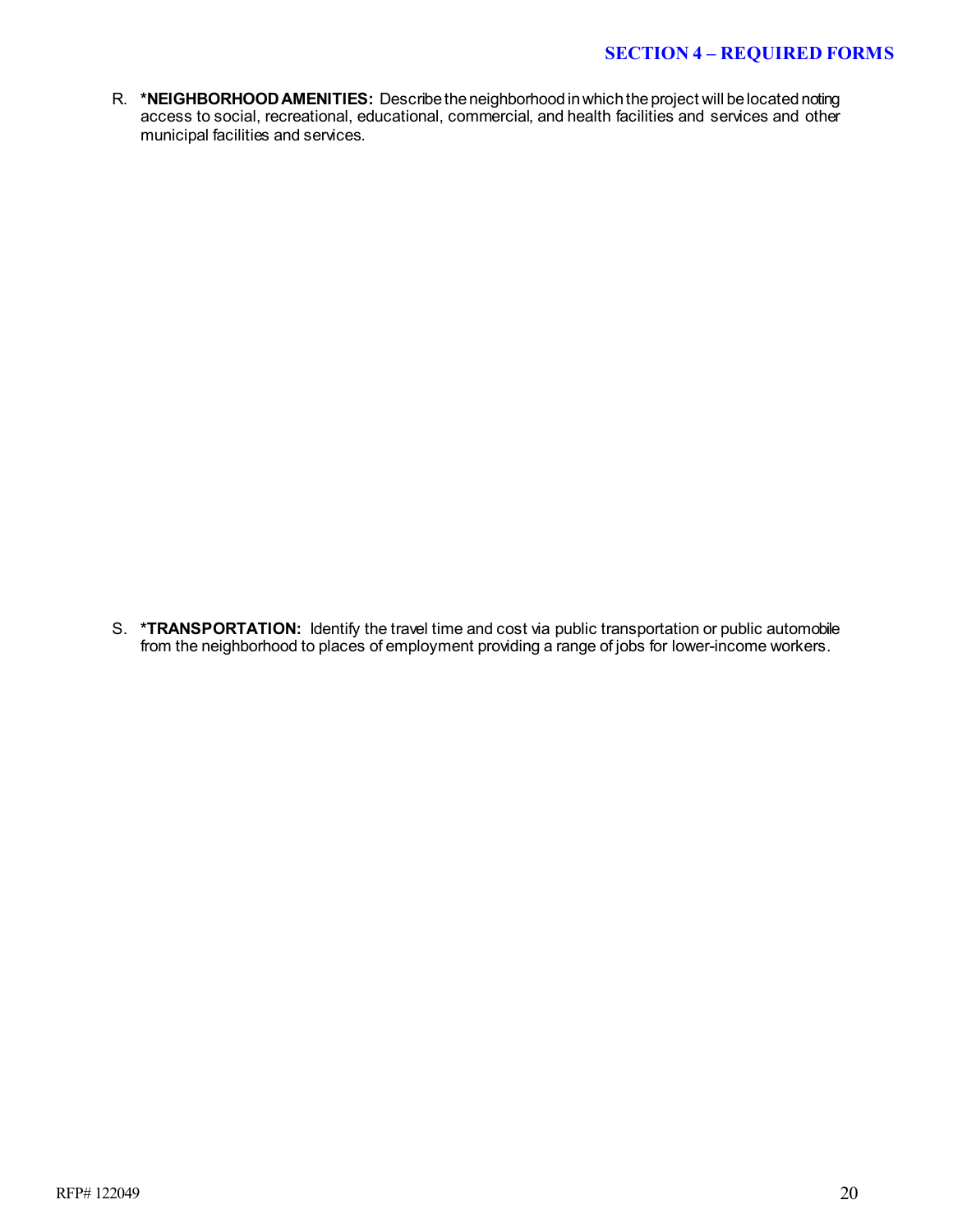#### T. **UNITS**:

In the space below, please list each site (street address) and building where the work will be undertaken. For each building, list the units by type, the number of bedrooms in the unit, the number of units, the monthly unit rent, utility allowance, and the total housing cost. Use additional pages as needed.

| SITE ADDRESS/BUILDING NO     |                                                               | <b>UNIT</b><br><b>TYPE</b><br>(Elderly,<br>Family,<br>Homeless,<br>RCAC,<br>SRO,<br>Supportive<br>Housing) | <b>NUMBER</b><br>OF UNITS                                           | <b>NUMBER</b><br><b>OCCUPIED BY</b><br>LMI<br><b>HOUSEHOLDS</b> | NUMBER OF<br><b>HOME</b><br><b>ASSISTED</b><br><b>UNITS</b> |
|------------------------------|---------------------------------------------------------------|------------------------------------------------------------------------------------------------------------|---------------------------------------------------------------------|-----------------------------------------------------------------|-------------------------------------------------------------|
|                              |                                                               |                                                                                                            |                                                                     |                                                                 |                                                             |
| <b>NUMBER OF</b><br>STORIES: |                                                               |                                                                                                            | ELEVATOR?                                                           | $\Box$ Yes                                                      | П<br>No.                                                    |
|                              | <b>NUMBER OF</b><br><b>HANDICAPPED</b><br><b>ACCESS UNITS</b> |                                                                                                            | <b>NUMBER OF UNITS</b><br>ACCESSIBLE FOR SENSORY<br><b>IMPAIRED</b> |                                                                 |                                                             |

| <b>UNIT</b> | SQUARE<br><b>FOOTAGE</b> | <b>NUMBER</b><br>OF<br><b>BEDROOMS</b> | <b>NUMBER</b><br>OF<br><b>UNITS</b> | <b>MONTHLY</b><br><b>UNIT</b><br><b>RENT</b> | <b>UTILITY</b><br><b>ALLOWANCE</b> | <b>TOTAL</b><br><b>HOUSING</b><br>COST |
|-------------|--------------------------|----------------------------------------|-------------------------------------|----------------------------------------------|------------------------------------|----------------------------------------|
|             |                          |                                        |                                     |                                              |                                    |                                        |
|             |                          |                                        |                                     |                                              |                                    |                                        |
|             |                          |                                        |                                     |                                              |                                    |                                        |
|             |                          |                                        |                                     |                                              |                                    |                                        |
|             |                          |                                        |                                     |                                              |                                    |                                        |
|             |                          |                                        |                                     |                                              |                                    |                                        |
|             |                          |                                        |                                     |                                              |                                    |                                        |
|             |                          |                                        |                                     |                                              |                                    |                                        |
|             |                          |                                        |                                     |                                              |                                    |                                        |
|             |                          |                                        |                                     |                                              |                                    |                                        |
|             |                          |                                        |                                     |                                              |                                    |                                        |
|             |                          |                                        |                                     |                                              |                                    |                                        |
|             |                          |                                        |                                     |                                              |                                    |                                        |
|             |                          |                                        |                                     |                                              |                                    |                                        |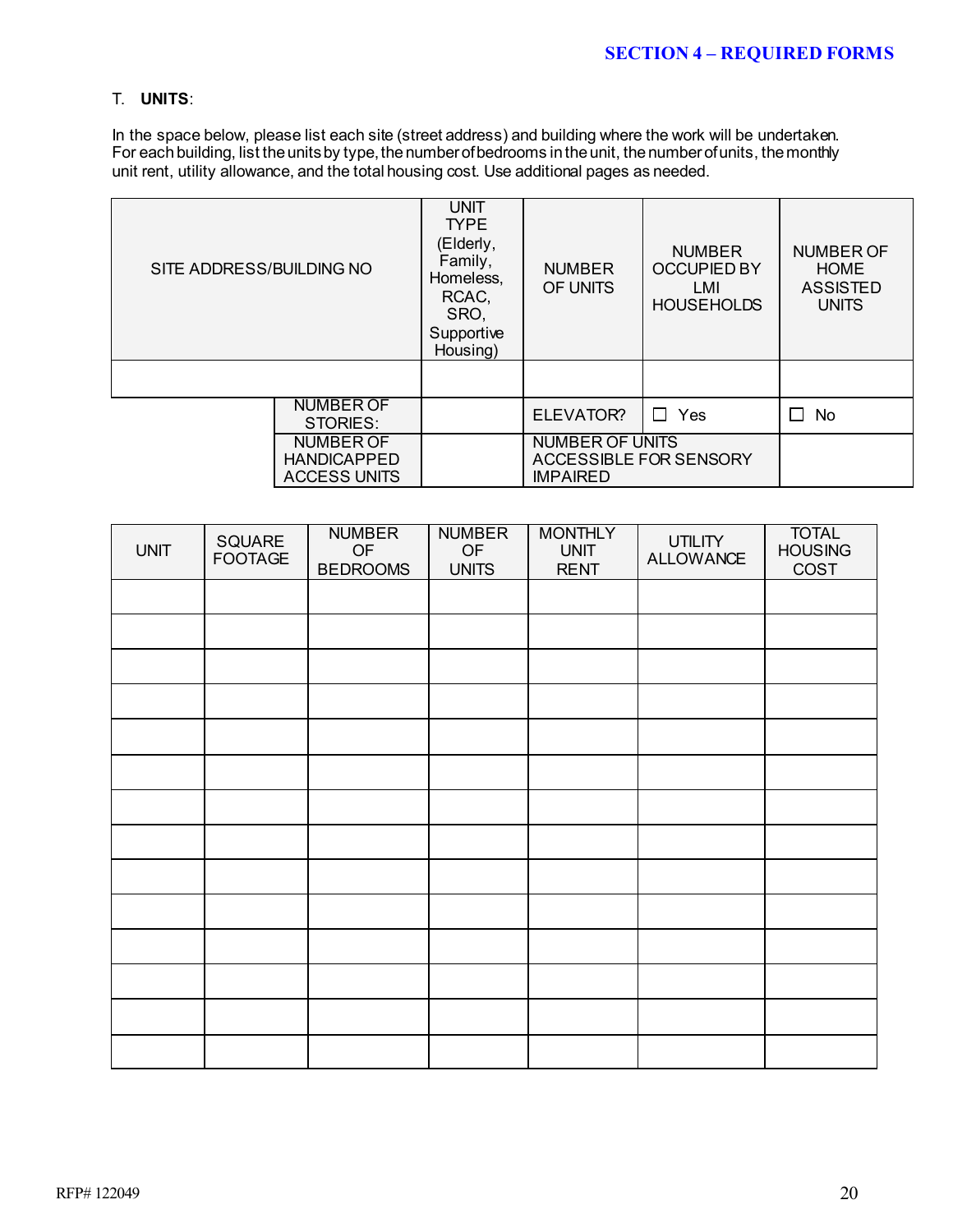U. **SITE AMENITIES:** Check all that apply.

| Community Building, square feet:                 |
|--------------------------------------------------|
| Community Room, square feet:                     |
| Garages, number: and monthly rent:               |
| Surface parking, number:<br>and monthly rent:    |
| and monthly rent:<br>Underground parking, number |

V. **OTHER SITE AMENITIES**:In the following space, describe the other site amenities for tenants and/or their guests.

W. **INTERIOR APARTMENT AMENITIES:** In the following space, describe the interior apartment amenities.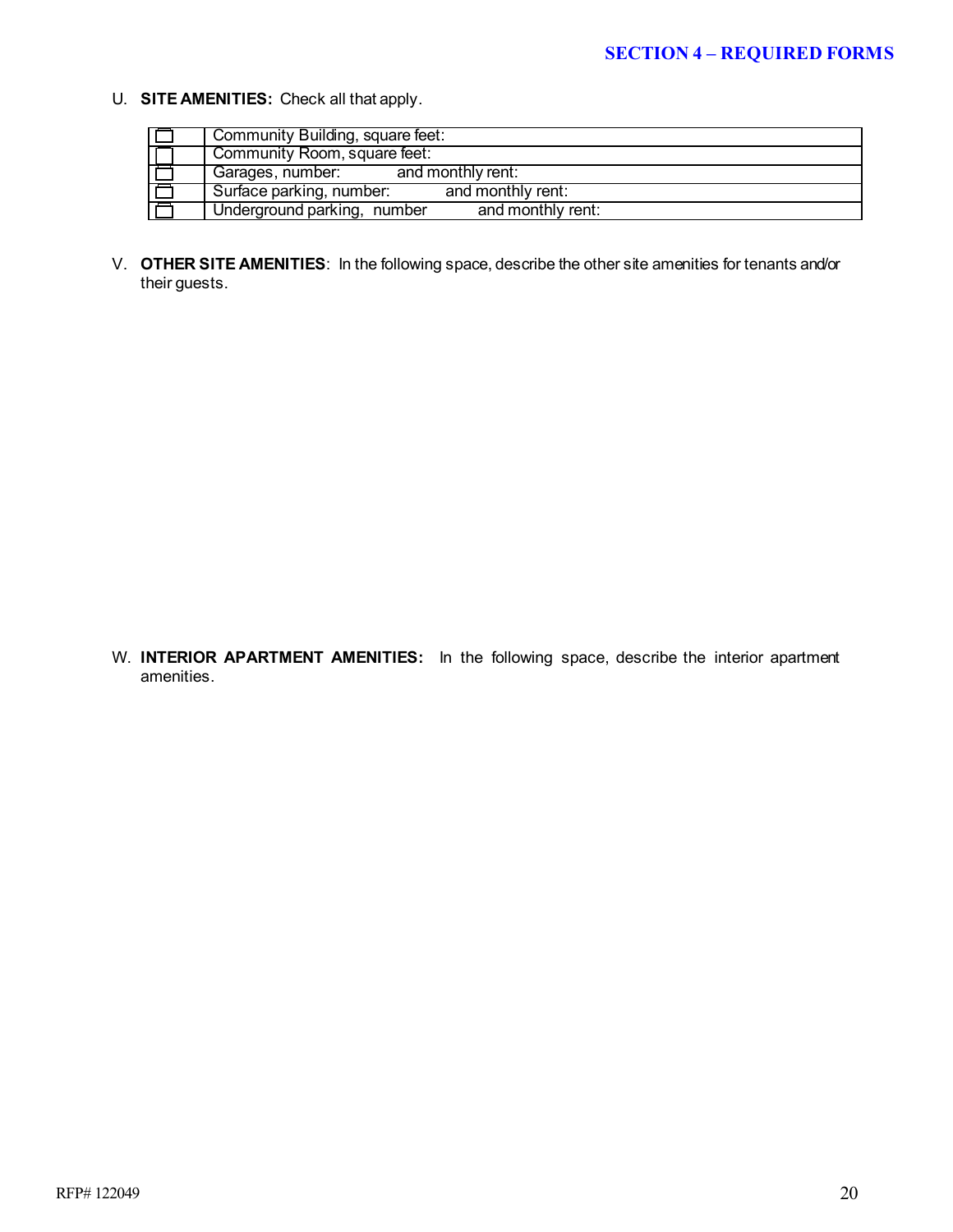X. **FLOORING:** Describe the type of flooring that will be used in the common building spaces and residential units.

Y. **HEATING/COOLING SYSTEM:** Describe the heating and cooling system that will be used in the common building spaces and residential units.

Z. **\*GREEN TECHNOLOGIES:** Describe any green technologies that will be used throughout the project.

AA. **PROJECT ASSISTANCE:** Please indicate the subsidy source if this project will be receiving project based federal rental assistance.

| <b>ASSISTANCE TYPE</b>                                    | <b>NUMBER OF UNITS</b> |
|-----------------------------------------------------------|------------------------|
| Rural Development/Rental Assistance                       |                        |
| Section 221(d)(3) BMIR                                    |                        |
| Section 236                                               |                        |
| Section 8 Rent Supplement or Rental Assistance<br>Payment |                        |
| Section 8 Housing Assistance Payment Contract             |                        |
| Other, Specify                                            |                        |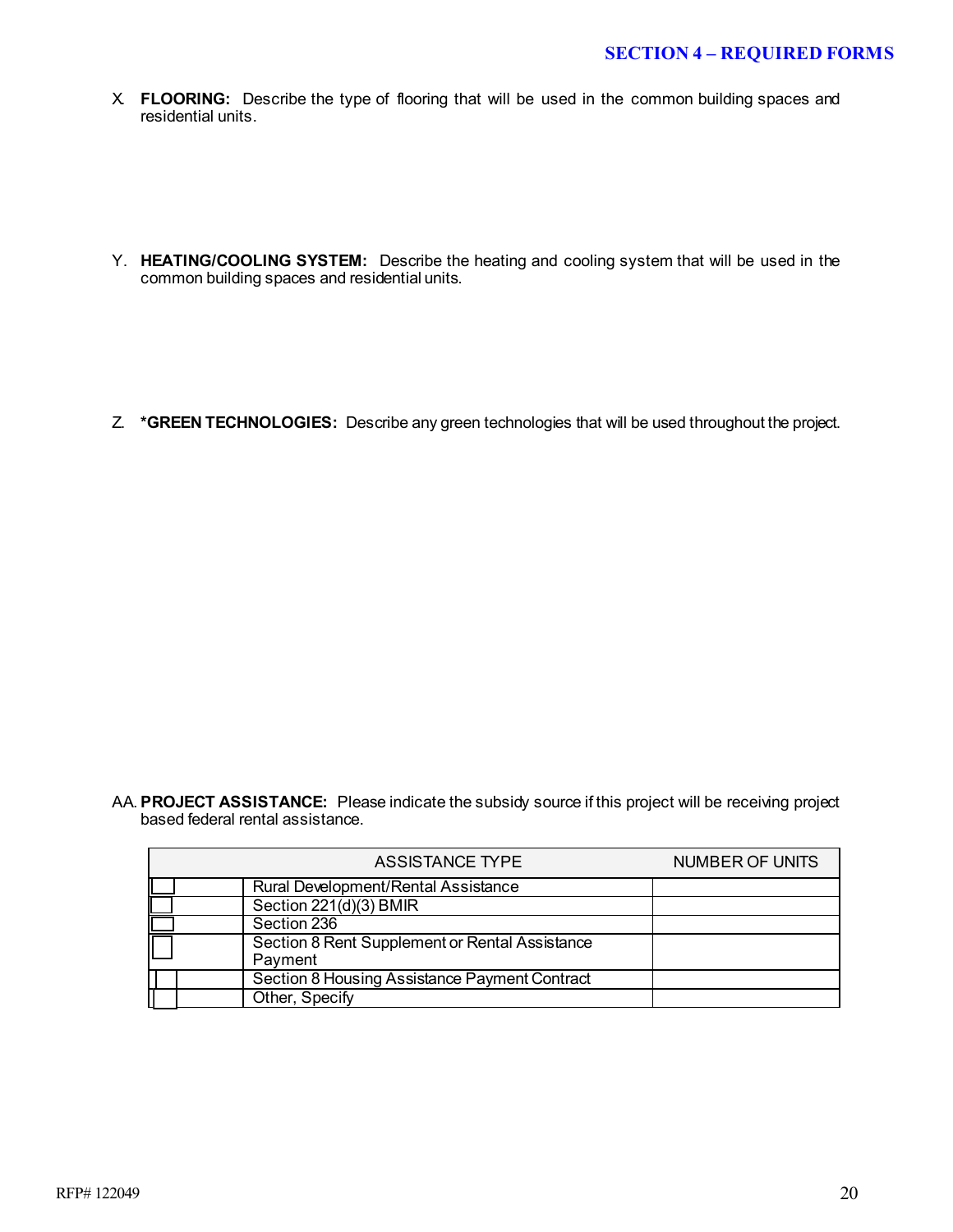#### **PROJECT APPROACH**

BB.**\*PARTNERHIPS:** In the space below, provide information on any partnerships that have been or will be formed in order to ensure the success of the project.

CC.**PROJECT MANAGER:** If a Project Manager has already been identified, please provide the requested information. Attach the resume to this application.

| Name:                             |  |
|-----------------------------------|--|
| Address:                          |  |
| City, State, Zip:                 |  |
| <b>Primary Contact Person and</b> |  |
| Title:                            |  |
| Telephone:                        |  |
| <b>Alternative Phone:</b>         |  |
| Fax:                              |  |
| Email Address:                    |  |

If a Project Manager has yet to be identified, please describe how one will be selected.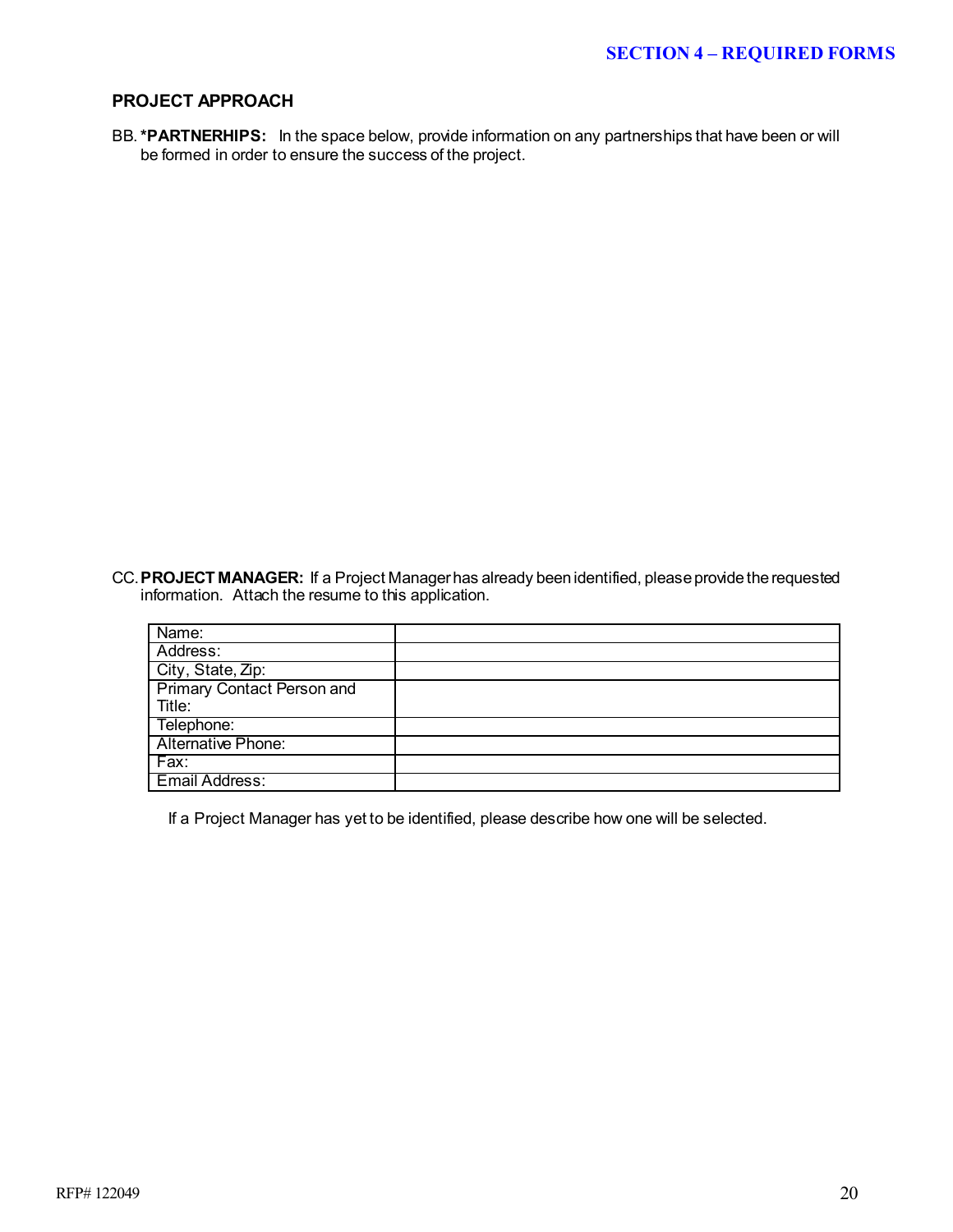DD.**PROPERTY MANAGER:** If a Property Manager has already been identified, please provide the requested information. Attach the resume to this application.

| Name:                             |  |
|-----------------------------------|--|
| Address:                          |  |
| City, State, Zip:                 |  |
| <b>Primary Contact Person and</b> |  |
| Title:                            |  |
| Telephone:                        |  |
| <b>Alternative Phone:</b>         |  |
| Fax:                              |  |
| Email Address:                    |  |
| <b>Other Properties Managed:</b>  |  |

If a Property Manager has yet to be identified, please describe how one will be selected.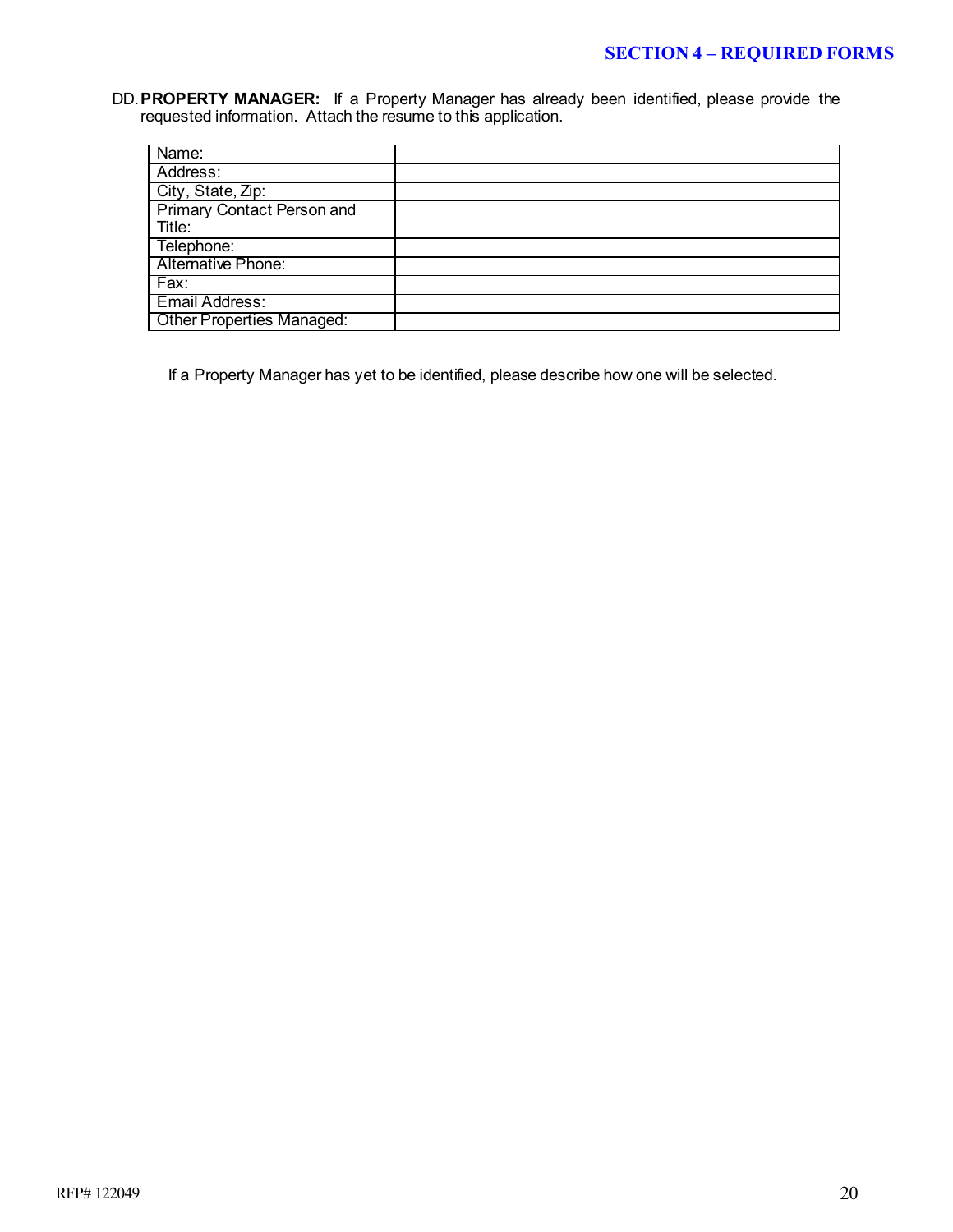EE.**\*WORK PLAN WITH TIMELINE AND MILESTONES:** In the space below, provide a work plan for how the project will be organized, implemented, and administered. Include a timeline and accomplishments from initiation through project completion. This should assume that contracts will be awarded in the second quarter of 2023 (April 1 – June 30, 2023). Add in extra quarters as needed. Examples of milestones are: acquisition, bid packages released, bids awarded, site preparation, excavation, construction begins, substantial completion, certificate of occupancy, lease-up begins, etc.

| ON OR BEFORE | <b>MILESTONES</b> |
|--------------|-------------------|
|              |                   |
|              |                   |
|              |                   |
|              |                   |
|              |                   |
|              |                   |
|              |                   |
|              |                   |
|              |                   |
|              |                   |
|              |                   |

#### **"Shovel-Ready" Projects:**

A project is considered "shovel-ready" if the organization can begin expending funds within three months of receiving their award, and complete the project within one year of the date of the contract. We anticipate contracts for shovel-ready projects to be executed in the fourth quarter of 2022. Please describe if and how your project is a "Shovel-Ready" Project.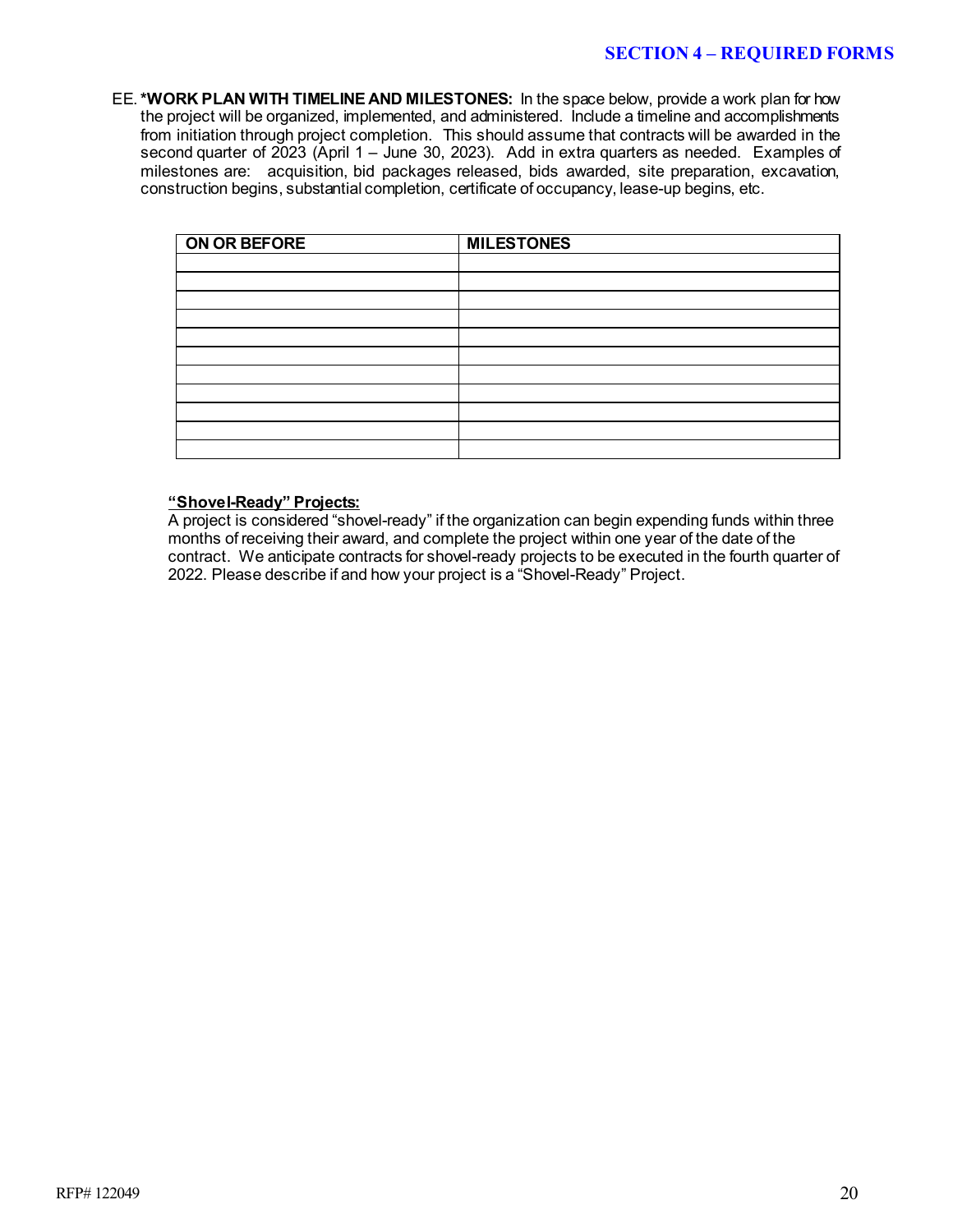#### **EXPERIENCE AND QUALIFICATIONS**

FF. **EXPERIENCE AND QUALIFICATIONS**: Describe the experience and qualifications of your organization related to constructing new rental housing**.** 

GG. **PROPERTY MANAGEMENT:** Describe the experience and qualifications of the organization that will be handling the ongoing property management. Include information related to performing income documentation for program eligibility.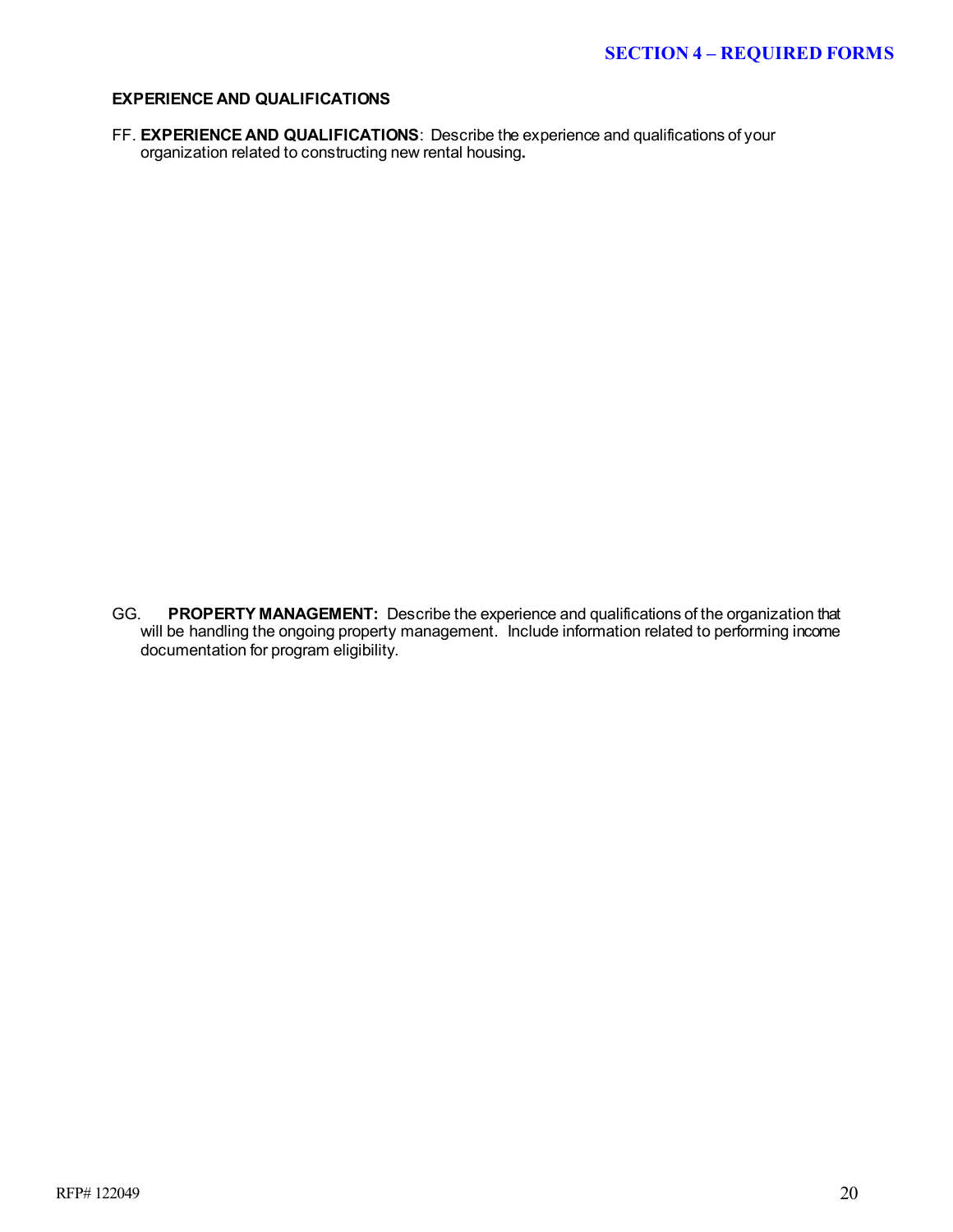HH.**STAFF EXPERIENCE AND QUALIFICATIONS:** Describe the experience and qualifications of key staff to be assigned to the project. Touch on experience with both income certification and management/oversight of construction projects. Be sure to attach resumes for key staff to the application.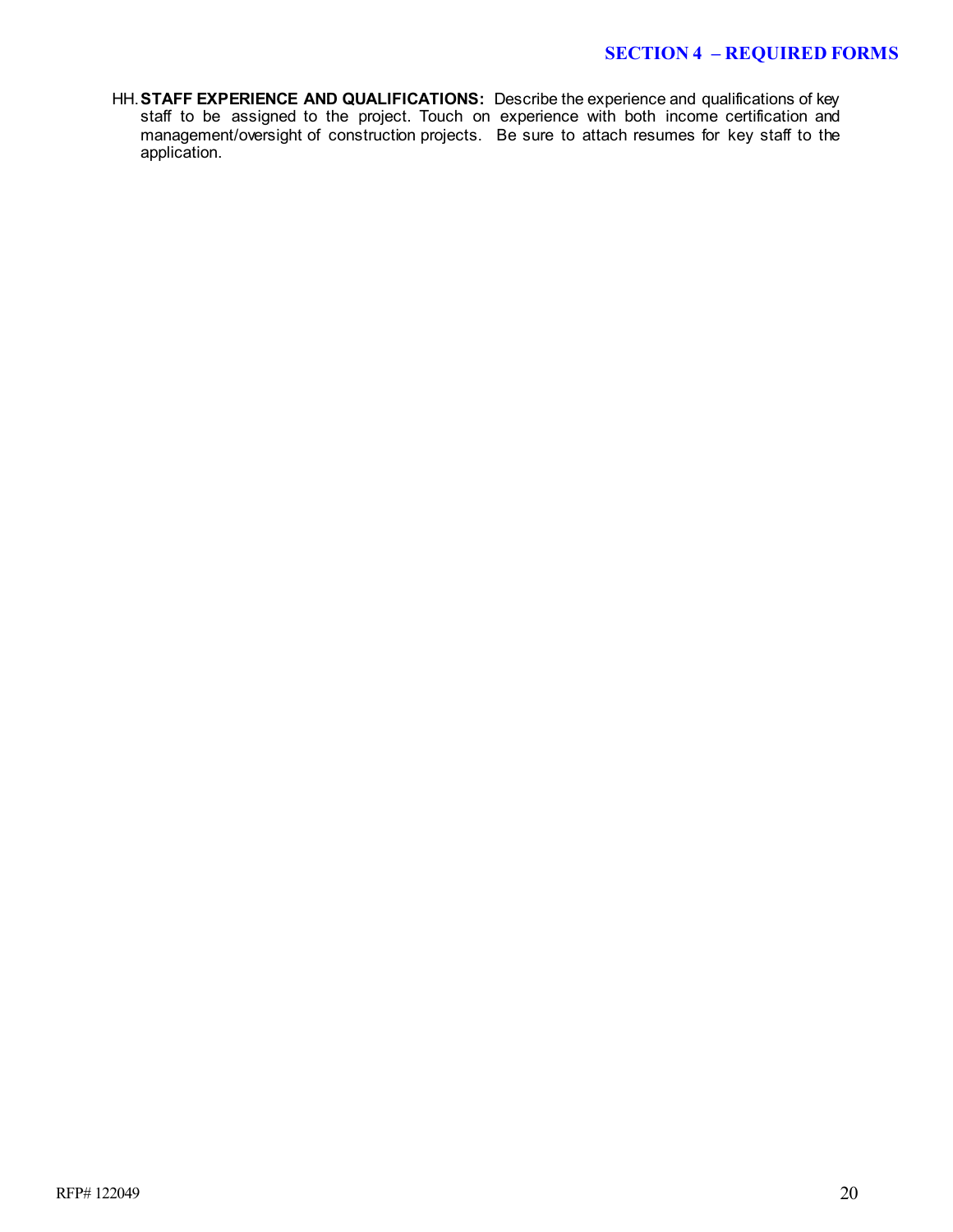#### II. **PERSONNEL SCHEDULE**

Please complete the Personnel Schedule for all staff who will be assigned to this project. If the project will continue into 2024, complete the second table as well.

- Column 1) Each individual staff position by title.
- Columns 2) Indicate the full time equivalent (FTE) of each position in the noted year.
- Column 3) Indicate the estimated total salary for that staff position for noted year.
- Column 4) Indicate the estimated number of hours that this staff person will work on this project.
- Column 5) For each staff person whose time will be charged to this project, please indicate the amount of funds being requested for this individual through the CDBG Program. Do not include payroll taxes or benefits in this table.

|                   |        | <b>2023 ESTIMATED</b>     | <b>HOME-FUNDED</b>                                                   |                                                                               |  |
|-------------------|--------|---------------------------|----------------------------------------------------------------------|-------------------------------------------------------------------------------|--|
| 1) POSITION TITLE | 2) FTE | 3) TOTAL<br><b>SALARY</b> | <b>ESTIMATED</b><br><b>HOURS ON</b><br><b>THIS</b><br><b>PROJECT</b> | $5)$ CDBG $-$<br><b>FUNDED</b><br><b>AMOUNT</b><br><b>OF</b><br><b>SALARY</b> |  |
|                   |        |                           |                                                                      |                                                                               |  |
|                   |        |                           |                                                                      |                                                                               |  |
|                   |        |                           |                                                                      |                                                                               |  |
|                   |        |                           |                                                                      |                                                                               |  |
|                   |        |                           |                                                                      |                                                                               |  |
|                   |        |                           |                                                                      |                                                                               |  |

Complete this second table only for projects that will continue into 2024.

|                   |          | <b>2024 ESTIMATED</b>     | <b>HOME-FUNDED</b>                                                   |                                                                               |
|-------------------|----------|---------------------------|----------------------------------------------------------------------|-------------------------------------------------------------------------------|
| 1) POSITION TITLE | $2)$ FTE | 3) TOTAL<br><b>SALARY</b> | <b>ESTIMATED</b><br><b>HOURS ON</b><br><b>THIS</b><br><b>PROJECT</b> | $5)$ CDBG $-$<br><b>FUNDED</b><br><b>AMOUNT</b><br><b>OF</b><br><b>SALARY</b> |
|                   |          |                           |                                                                      |                                                                               |
|                   |          |                           |                                                                      |                                                                               |
|                   |          |                           |                                                                      |                                                                               |
|                   |          |                           |                                                                      |                                                                               |
|                   |          |                           |                                                                      |                                                                               |
|                   |          |                           |                                                                      |                                                                               |

JJ. LIST PERCENT OF STAFF TURNOVER **6. 2008** Divide the number of resignations or terminations in calendar year 2021 by the total number of budgeted positions. Do not include seasonal positions. Explain if you had 20% or more turnover in a certain staff position/category. Discuss any other noteworthy staff retention issues, or policies to reduce staff turnover.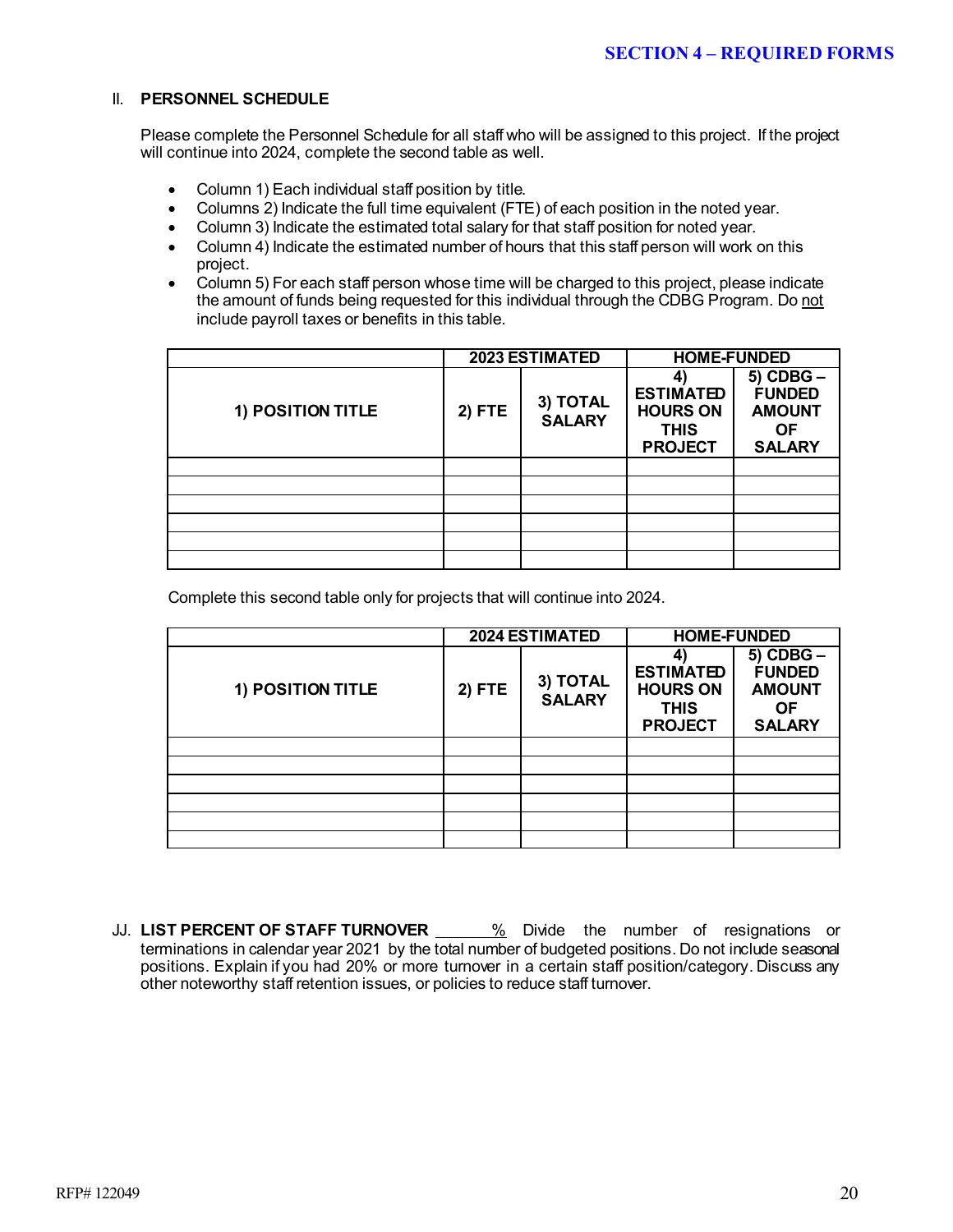KK. **AGENCY GOVERNING BODY:** How many Board meetings has your governing body or Board of Directors scheduled for or is expected to schedule for 2022?

Please list your current Board of Directors or your agency's governing body. Include names, addresses, primary occupation and board office held. If you have more members, please copy this page.

| <b>Board</b><br><b>President's</b><br><b>Name</b> |                     |                   | <b>Board Vice-</b><br><b>President's</b><br><b>Name</b> |                     |                   | <b>Name</b>           |                     |                   |
|---------------------------------------------------|---------------------|-------------------|---------------------------------------------------------|---------------------|-------------------|-----------------------|---------------------|-------------------|
| Home<br><b>Address</b>                            |                     |                   | Home<br><b>Address</b>                                  |                     |                   | <b>Home Address</b>   |                     |                   |
| Occupation                                        |                     |                   | Occupation                                              |                     |                   | Occupation            |                     |                   |
| <b>Representing</b>                               |                     |                   | <b>Representing</b>                                     |                     |                   | <b>Representing</b>   |                     |                   |
| <b>Term of</b><br><b>Office</b>                   | From:<br>(MM/DD/YY) | To:<br>(MM/DD/YY) | Term of<br><b>Office</b>                                | From:<br>(MM/DD/YY) | To:<br>(MM/DD/YY) | <b>Term of Office</b> | From:<br>(MM/DD/YY) | To:<br>(MM/DD/YY) |
| <b>Board</b><br>Secretary's<br><b>Name</b>        |                     |                   | <b>Board</b><br>Treasurer's<br><b>Name</b>              |                     |                   | <b>Name</b>           |                     |                   |
| Home<br><b>Address</b>                            |                     |                   | Home<br><b>Address</b>                                  |                     |                   | <b>Home Address</b>   |                     |                   |
| Occupation                                        |                     |                   | Occupation                                              |                     |                   | Occupation            |                     |                   |
| <b>Representing</b>                               |                     |                   | <b>Representing</b>                                     |                     |                   | <b>Representing</b>   |                     |                   |
| <b>Term of</b><br><b>Office</b>                   | From:<br>(MM/DD/YY) | To:<br>(MM/DD/YY) | Term of<br><b>Office</b>                                | From:<br>MM/DD/YY)  | To:<br>MM/DD/YY)  | <b>Term of Office</b> | From:<br>(MM/DD/YY) | To:<br>(MM/DD/YY) |
| <b>Name</b>                                       |                     |                   | <b>Name</b>                                             |                     |                   | <b>Name</b>           |                     |                   |
| Home<br><b>Address</b>                            |                     |                   | Home<br><b>Address</b>                                  |                     |                   | <b>Home Address</b>   |                     |                   |
| <b>Occupation</b>                                 |                     |                   | Occupation                                              |                     |                   | Occupation            |                     |                   |
| <b>Representing</b>                               |                     |                   | <b>Representing</b>                                     |                     |                   | <b>Representing</b>   |                     |                   |
| Term of<br><b>Office</b>                          | From:<br>(MM/DD/YY) | To:<br>(MM/DD/YY) | Term of<br><b>Office</b>                                | From:<br>(MM/DD/YY) | To:<br>(MM/DD/YY) | <b>Term of Office</b> | From:<br>(MM/DD/YY) | To:<br>(MM/DD/YY) |
| Name                                              |                     |                   | <b>Name</b>                                             |                     |                   | <b>Name</b>           |                     |                   |
| Home<br><b>Address</b>                            |                     |                   | Home<br><b>Address</b>                                  |                     |                   | <b>Home Address</b>   |                     |                   |
| Occupation                                        |                     |                   | <b>Occupation</b>                                       |                     |                   | Occupation            |                     |                   |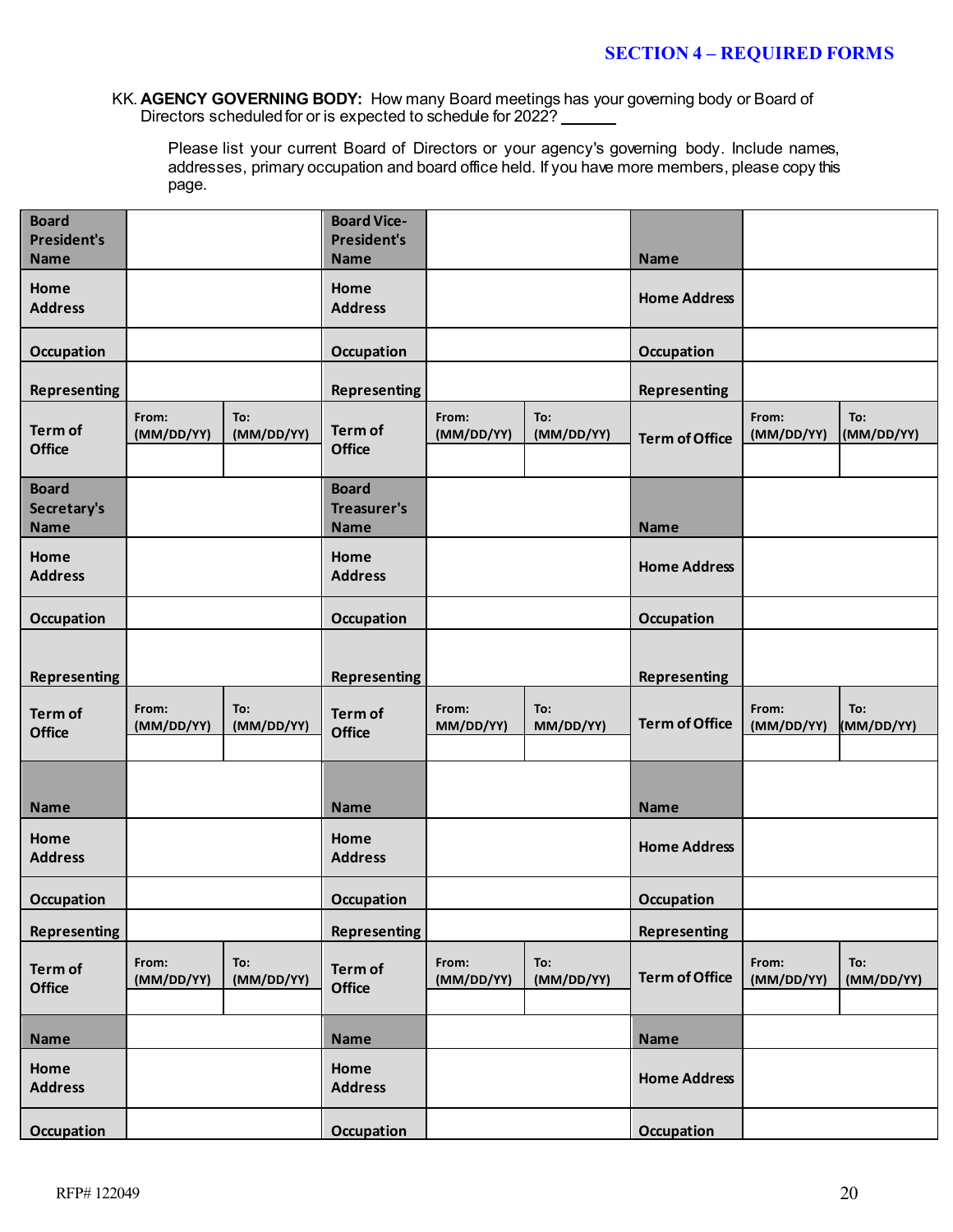### **SECTION 4 – REQUIRED FORMS**

| Representing                    |                     |                   | Representing             |                     |                   | <b>Representing</b>   |                     |                   |
|---------------------------------|---------------------|-------------------|--------------------------|---------------------|-------------------|-----------------------|---------------------|-------------------|
| <b>Term of</b><br><b>Office</b> | From:<br>(MM/DD/YY) | To:<br>(MM/DD/YY) | Term of<br><b>Office</b> | From:<br>(MM/DD/YY) | To:<br>(MM/DD/YY) | <b>Term of Office</b> | From:<br>(MM/DD/YY) | To:<br>(MM/DD/YY) |
| <b>Name</b>                     |                     |                   | <b>Name</b>              |                     |                   | <b>Name</b>           |                     |                   |
| Home<br><b>Address</b>          |                     |                   | Home<br><b>Address</b>   |                     |                   | <b>Home Address</b>   |                     |                   |
| <b>Occupation</b>               |                     |                   | <b>Occupation</b>        |                     |                   | <b>Occupation</b>     |                     |                   |
| <b>Representing</b>             |                     |                   | <b>Representing</b>      |                     |                   | <b>Representing</b>   |                     |                   |
| Term of<br><b>Office</b>        | From:<br>(MM/DD/YY) | To:<br>MM/DD/YY)  | Term of<br><b>Office</b> | From:<br>(MM/DD/YY) | To:<br>(MM/DD/YY) | <b>Term of Office</b> | From:<br>(MM/DD/YY) | To:<br>(MM/DD/YY) |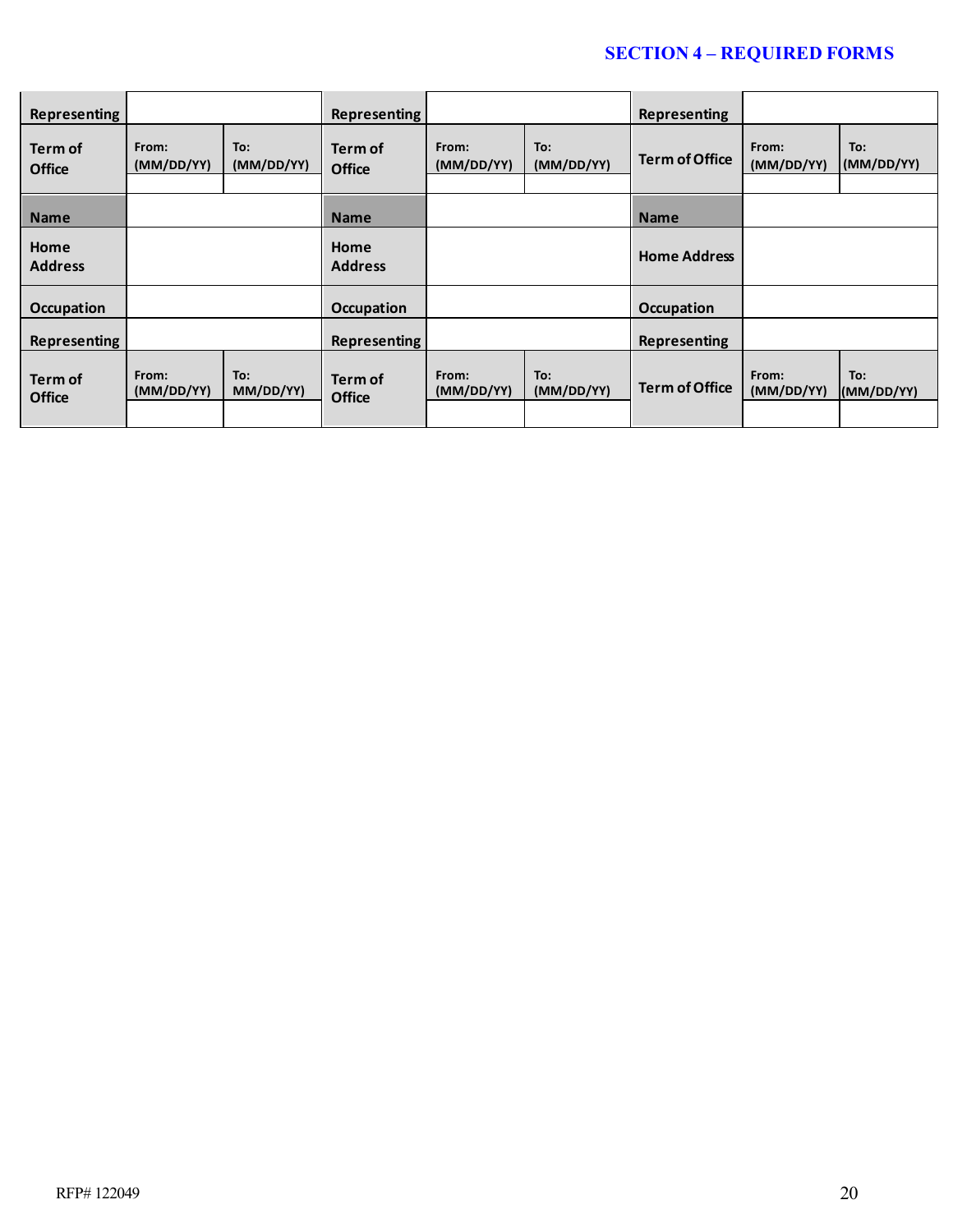### **SECTION 4 – REQUIRED FORMS**

LL. **STAFF/BOARD/VOLUNTEERS DESCRIPTORS:** For your agency's **2022** staff, board and volunteers, indicate by number and percentage the following characteristics.

| <b>DESCRIPTOR</b>                          | <b>STAFF</b> |         | <b>BOARD</b> |         | <b>VOLUNTEER</b> |         |
|--------------------------------------------|--------------|---------|--------------|---------|------------------|---------|
|                                            | Number       | Percent | Number       | Percent | Number           | Percent |
| <b>TOTAL</b>                               |              | 100%    |              | 100%    |                  | 100%    |
| <b>GENDER IDENTITY</b>                     |              |         |              |         |                  |         |
| <b>GENDER:</b>                             |              |         |              |         |                  |         |
| <b>GENDER:</b>                             |              |         |              |         |                  |         |
| <b>GENDER:</b>                             |              |         |              |         |                  |         |
| <b>GENDER:</b>                             |              |         |              |         |                  |         |
| <b>AGE</b>                                 |              |         |              |         |                  |         |
| LESS THAN 18 YRS                           |              |         |              |         |                  |         |
| $18 - 59$ YRS                              |              |         |              |         |                  |         |
| 60 AND OLDER                               |              |         |              |         |                  |         |
| <b>RACE</b>                                |              |         |              |         |                  |         |
| <b>WHITE</b>                               |              |         |              |         |                  |         |
| <b>BLACK</b>                               |              |         |              |         |                  |         |
| <b>HISPANIC</b>                            |              |         |              |         |                  |         |
| NATIVE AMERICAN                            |              |         |              |         |                  |         |
| ASIAN / PACIFIC<br><b>ISLANDER</b>         |              |         |              |         |                  |         |
| MULTI-RACIAL                               |              |         |              |         |                  |         |
| <b>ETHNICITY</b>                           |              |         |              |         |                  |         |
| <b>HISPANIC</b>                            |              |         |              |         |                  |         |
| NON-HISPANIC                               |              |         |              |         |                  |         |
| <b>PERSONS WITH</b><br><b>DISABILITIES</b> |              |         |              |         |                  |         |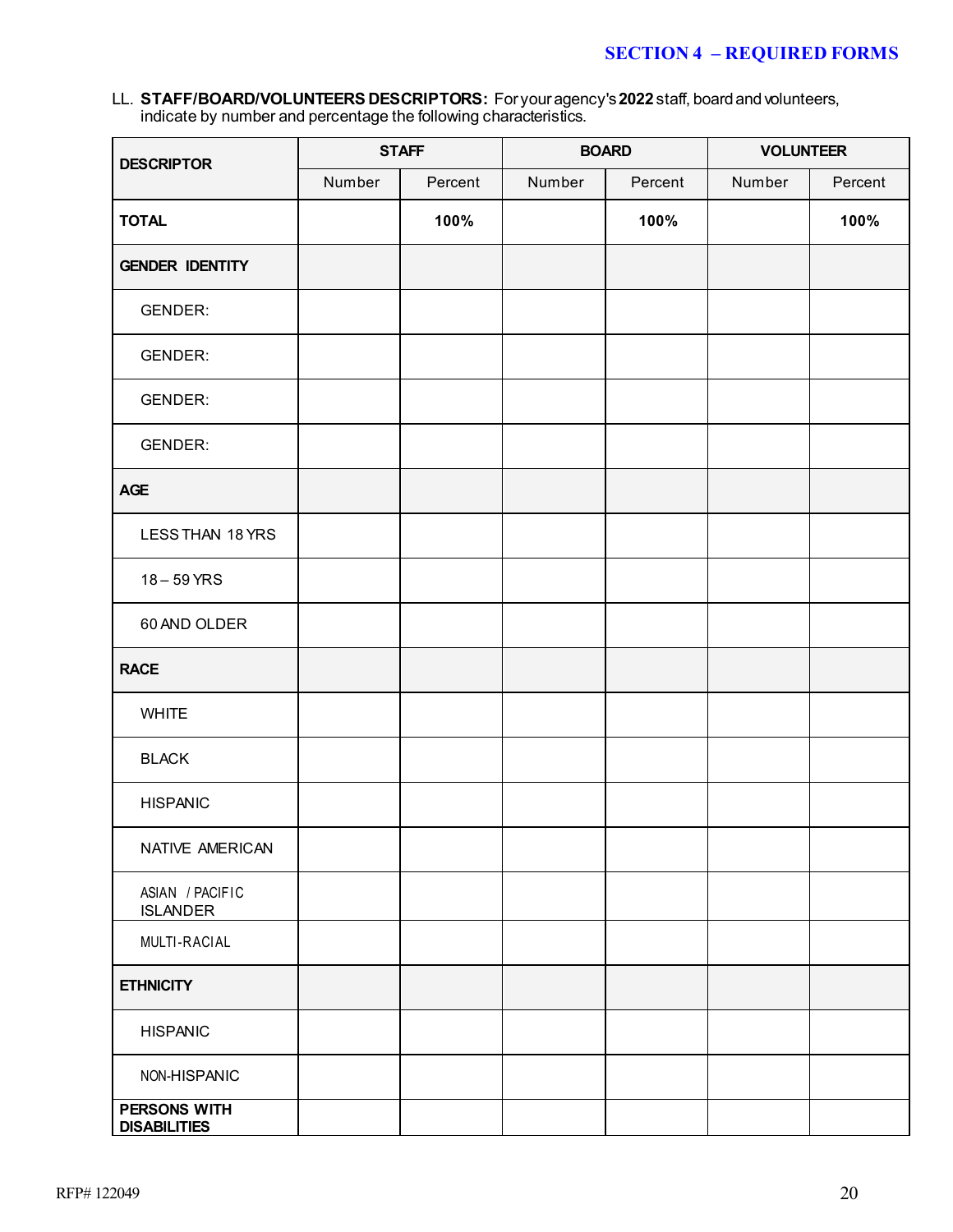#### **PROJECT FINANCING**

| MM. |          | <b>BUDGET SUMMARY:</b> Indicate the sources and terms of all funds that will be used toward this |  |  |
|-----|----------|--------------------------------------------------------------------------------------------------|--|--|
|     | project. |                                                                                                  |  |  |

| <b>SOURCE</b> | <b>AMOUNT</b> | <b>RATE</b><br>$(\% )$ | <b>TERM</b><br>(Years) | <b>AMORT</b><br><b>PERIOD</b><br>(Years) | <b>ANNUAL</b><br><b>DEBT</b><br><b>SERVICE</b> |
|---------------|---------------|------------------------|------------------------|------------------------------------------|------------------------------------------------|
|               |               |                        |                        |                                          |                                                |
|               |               |                        |                        |                                          |                                                |
|               |               |                        |                        |                                          |                                                |
|               |               |                        |                        |                                          |                                                |
|               |               |                        |                        |                                          |                                                |
|               |               |                        |                        |                                          |                                                |
|               |               |                        |                        |                                          |                                                |
|               |               |                        |                        |                                          |                                                |
|               |               |                        |                        |                                          |                                                |
|               |               |                        |                        |                                          |                                                |
| <b>TOTAL</b>  |               |                        |                        |                                          |                                                |

NN.**LIENS:** In the space below, list all liens against the property.

| <b>LIEN HOLDER</b> | <b>AMOUNT</b> | <b>BALANCE</b> | <b>RATE</b><br>(% ) | <b>TERM</b><br>(Years) | <b>ANNUAL</b><br><b>DEBT</b><br><b>SERVICE</b> |
|--------------------|---------------|----------------|---------------------|------------------------|------------------------------------------------|
|                    |               |                |                     |                        |                                                |
|                    |               |                |                     |                        |                                                |
|                    |               |                |                     |                        |                                                |
|                    |               |                |                     |                        |                                                |
|                    |               |                |                     |                        |                                                |
|                    |               |                |                     |                        |                                                |
|                    |               |                |                     |                        |                                                |
|                    |               |                |                     |                        |                                                |
|                    |               |                |                     |                        |                                                |
|                    |               |                |                     |                        |                                                |

OO. **FUNDS NEEDED:** In the space below, please describe why HOME funds are needed to ensure the viability of this project. Also describe how funds are being used to address greatest need and how that determination was made. Can all funds awarded in 2023 be reasonably expected to be expended? If this is a multi-year project, what amount of funds will be spent in each year?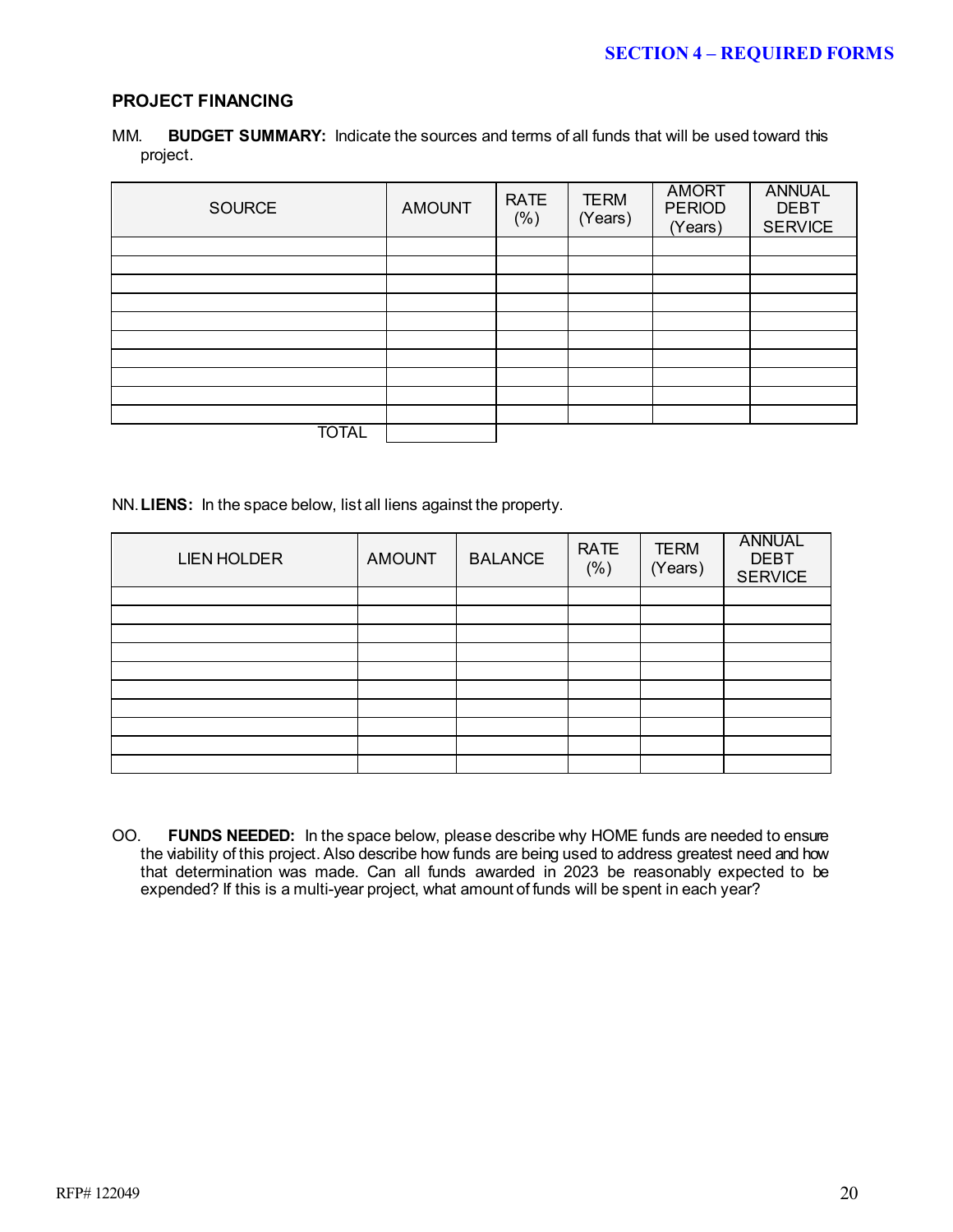- PP. **DETAILED PROJECT BUDGET:** Following the description of allowable costs that may be charged to the HOME Program is the Project Budget. Complete the budget identifying the amount and source of all funds and their uses.
- QQ. **DETAILED 1 YEAR OPERATING COSTS**: Following the Project Budget is the Detailed One Year Operating Costs Budget. Complete the Operating Budget identifying the income and expenses.
- RR.**OPERATING BUDGET:** Following the Detailed Operating Budget is the 20-Year Operating Budget. Complete the Operating Budget identifying the income and expenses.

**Failure to SUBMIT ALL THREE (3) BUDGETS may result in the application to be ineligible for funding and may not be scored.**

# **[\\*\\*PLEASE CLICK HERE TO ACCESS THE FOLLOWING](https://countyofdane.sharefile.com/share/view/s885ee4af28a344cdaa1251fdfc40ceaf)  SPREADSHEETS:\*\***

- **1. Project Budget**
- **2. Operating Costs**
- **3. Operating Budget**

**PLEASE NOTE: ALL 3 BUDGET SPREADSHEETS MUST BE INCLUDED WITH THE APPLICATION SUBMISSION. PLEASE NAME THE BUDGET FILES AS FOLLOWS:**

> **RFP#122050ORGANIZATIONNAMEPROJECTBUDGET RFP#122050ORGANIZATIONNAMEOPERATINGCOSTS RFP#122050ORGANIZATIONNAMEOPERATINGBUDGET**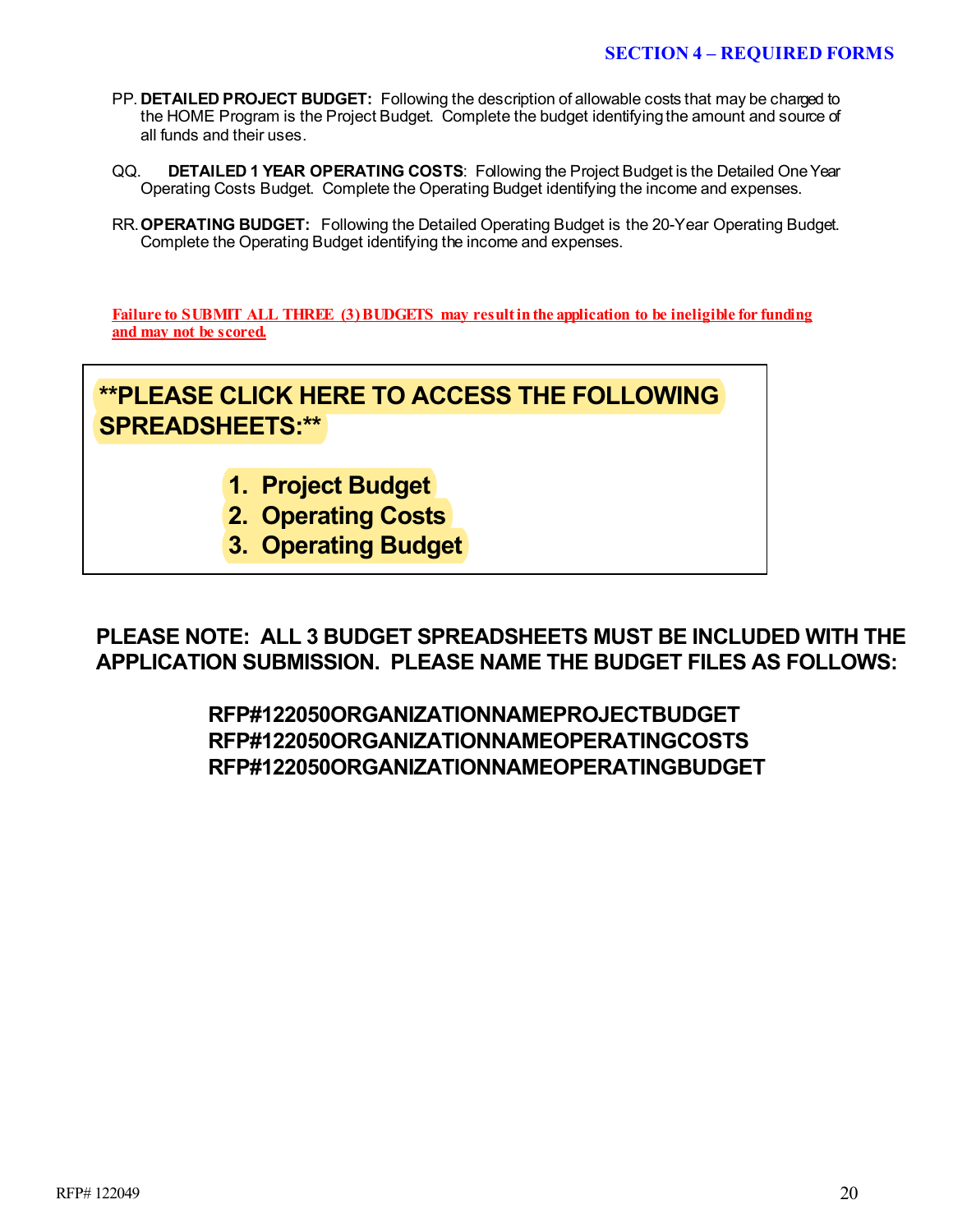# **HOME Allowable Project Costs**

|                   | <b>Item</b>                                                                                                                                                                                                                                                                                                                                                                                | <b>Project</b><br><b>Related</b><br><b>Costs</b> |
|-------------------|--------------------------------------------------------------------------------------------------------------------------------------------------------------------------------------------------------------------------------------------------------------------------------------------------------------------------------------------------------------------------------------------|--------------------------------------------------|
| a.                | Development Hard Costs (applicable to project)                                                                                                                                                                                                                                                                                                                                             |                                                  |
| 1.                | Costs to meet Uniform Dwelling Code (UDC) and other<br>applicable new construction standards of the State, County, or<br>local municipality. (24 CFR 92.206 a.1.)                                                                                                                                                                                                                          | X                                                |
| $\overline{2}$ .  | Costs to meet the Model Energy Code referred to in Sec. 92.251<br>(24 CFR 92.206 a.1.)                                                                                                                                                                                                                                                                                                     | X                                                |
| $\overline{3}$ .  | For rehabilitation, to meet the property standards in 24 CFR<br>92.251. (24 CFR 92.206 a.2.i.)                                                                                                                                                                                                                                                                                             |                                                  |
| 4.                | For rehabilitation, costs to make essential improvements,<br>including energy-related repairs or improvements, improvements<br>necessary to permit use by persons with disabilities, and the<br>abatement of lead-based paint hazards, as required by part 35<br>of this title. (24 CFR 92.206 a.2.ii.)                                                                                    | X                                                |
| 5.                | Costs to demolish existing structures. (24 CFR 92.206 a.3.i.)                                                                                                                                                                                                                                                                                                                              | X                                                |
| 6.                | Costs to make utility connections including off-site connections<br>from the property line to the adjacent street. (24 CFR 92.206<br>$a.3.ii.$ )                                                                                                                                                                                                                                           | X                                                |
| 7.                | Costs to make improvements to the project site that are in<br>keeping with the improvements of surrounding, standard<br>projects. Site improvements may include on-site roads and<br>water and sewer lines necessary to the development of the<br>project. The project site is the property, owned by the project<br>owner, upon which the project is located. (24 CFR 92.206<br>a.3.iii.) | X                                                |
| 8.                | For both new construction and rehabilitation of multifamily rental<br>housing, costs to construct or rehabilitate laundry and<br>community facilities which are located within the same building<br>as the housing and which are for the use of the project residents<br>and their guests. (24 CFR 92.206 a.4.)                                                                            | X                                                |
| 9.                | Costs to make utility connections or to make improvements to<br>the project site, in accordance with the provisions of<br>92.206(a)(3)(ii) and (iii) are also eligible in connection with the<br>acquisition of standard housing. (24 CFR 92.206 a.5.)                                                                                                                                     | X                                                |
| 10.               | Acquisition costs. Costs of acquiring improved or unimproved<br>property, including acquisition by homebuyers (24 CFR 92.206)<br>С.,                                                                                                                                                                                                                                                       | X                                                |
| b.                | <b>Related Soft Costs</b>                                                                                                                                                                                                                                                                                                                                                                  |                                                  |
| 11.               | Architectural, engineering, or related professional services<br>required to prepare plans, drawings, specifications, or work<br>write-ups. (24 CFR 92.206 d.1.)                                                                                                                                                                                                                            | X                                                |
| $\overline{12}$ . | Costs to process and settle the financing for a project, such as<br>private lender origination fees, credit reports, fees for title<br>evidence, fees for recordation and filing of legal documents,<br>building permits, attorneys fees, private appraisal fees, and fees<br>for an independent cost estimate, builders or developers fees.<br>(24 CFR 92.206 d.2.)                       | X                                                |
| 13.               | Costs of a project audit. (24 CFR 92.206 d.3.)                                                                                                                                                                                                                                                                                                                                             | X                                                |
| 14.               | Staff and overhead costs <b>DIRECTLY</b> related to carrying out the<br>project, such as work specifications preparation, loan processing<br>inspections, and other services related to assisting potential<br>owners, tenants, and homebuyers, e.g., housing counseling,                                                                                                                  | X                                                |